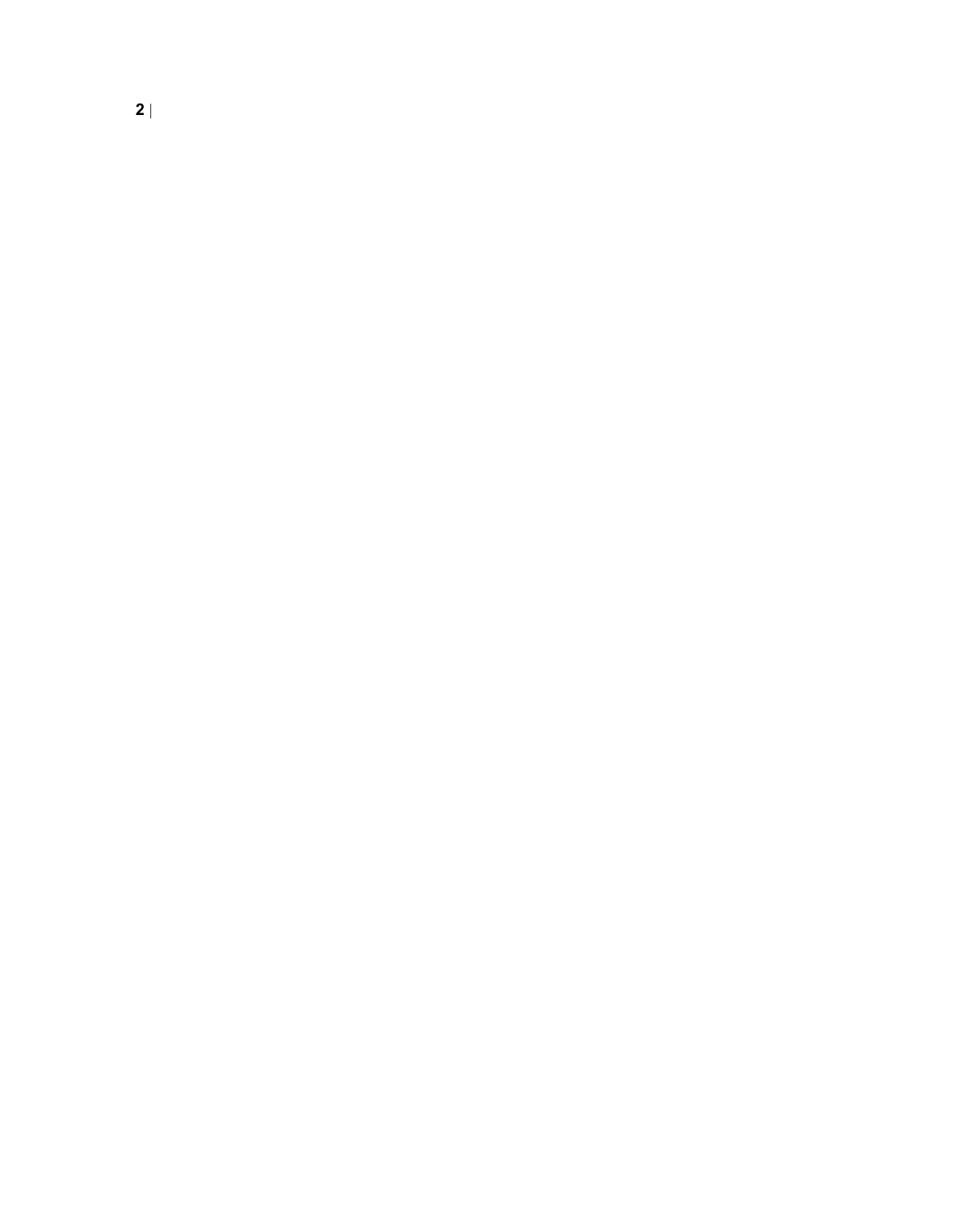## Table of contents

| 1. Introduction                                                                                                                                                                                                                                                                                                                                                                                                                                                                                                                                                                                  | 4                                                                          |
|--------------------------------------------------------------------------------------------------------------------------------------------------------------------------------------------------------------------------------------------------------------------------------------------------------------------------------------------------------------------------------------------------------------------------------------------------------------------------------------------------------------------------------------------------------------------------------------------------|----------------------------------------------------------------------------|
| 2. Background                                                                                                                                                                                                                                                                                                                                                                                                                                                                                                                                                                                    | 7                                                                          |
| 2.1. The unique nature of the current general interpretation in ISDS<br>2.2. Proceeding component by component – rationale and approach                                                                                                                                                                                                                                                                                                                                                                                                                                                          | 7<br>10                                                                    |
| 3. Draft model text for a first component: a shareholder generally<br>only has standing in ISDS to bring claims for its Direct Loss                                                                                                                                                                                                                                                                                                                                                                                                                                                              | 17                                                                         |
| 4. Commentary on the first component                                                                                                                                                                                                                                                                                                                                                                                                                                                                                                                                                             | 19                                                                         |
| 4.1. A general rule<br>4.1.1. A loss-based general rule<br>4.1.2. A "bright line" general rule<br>4.1.3. Differences with the domestic law context<br>4.2. Clarifications<br>4.3. Exceptions<br>4.3.1. Expropriation<br>4.3.2. Denial of justice in adjudicatory proceedings in the host state<br>4.4. Other elements of the first component<br>4.4.1. Consolidation and judicial economy<br>4.4.2. Nature of shareholder standing as a jurisdictional issue<br>4.4.3. Availability of early resolution<br>4.4.4. Instruction to distinguish clearly between corporations and their shareholders | 19<br>19<br>22<br>24<br>25<br>28<br>28<br>28<br>30<br>31<br>31<br>31<br>32 |
| 5. Additional issues for consideration                                                                                                                                                                                                                                                                                                                                                                                                                                                                                                                                                           | 33                                                                         |
| 5.1. Public law type violations and remedies for companies and shareholders<br>5.2. Waivers of other claims<br>5.3. Application to claimants other than shareholders<br>5.4. Application to enterprises with juridical personality other than companies                                                                                                                                                                                                                                                                                                                                          | 33<br>34<br>34<br>35                                                       |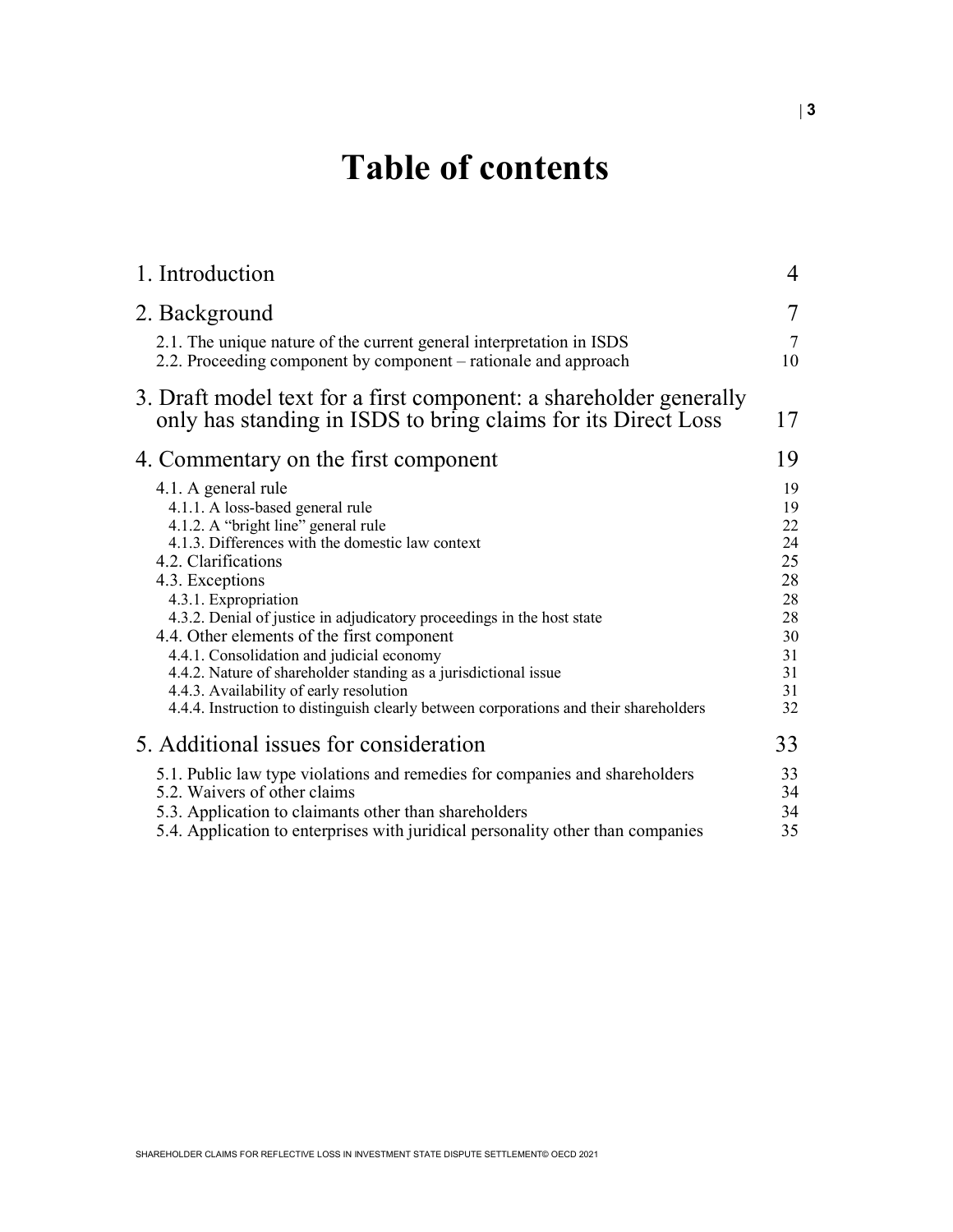### 1. Introduction

1. This paper provides preliminary material for initial discussion of model treaty text and policies to govern individual shareholder claims for reflective loss and related issues in treaty-based claims in ISDS.<sup>1</sup> It follows UNCITRAL Working Group III expressions of interest in the issues, an UNCITRAL Secretariat note<sup>2</sup>, and an Academic Forum paper.<sup>3</sup> It also builds on earlier work and inter-governmental discussions at the OECD on shareholder claims for reflective loss in ISDS as well as other work.<sup>4</sup> The issues were explained and discussed at a joint UNCITRAL Secretariat-OECD-Academic Forum webinar for Working Group III delegates in July 2020.<sup>5</sup>

2. The UNCITRAL Secretariat note observes that the availability of shareholder claims for reflective loss in ISDS is closely linked with several concerns identified by the Working Group that deserve reforms.<sup>6</sup> These include concerns related to claims for reflective loss include the increased number of cases and multiple proceedings in ISDS; the cost and duration of ISDS proceedings; the lack of consistent outcomes and interpretations; and double recovery, possibly leading to excessive damages. The note also pointed out

<sup>1</sup> This paper has been prepared by the OECD Secretariat. Contact: david.gaukrodger@oecd.org. Comments on a draft from Dr. Felix Steffek, Associate Professor, Faculty of Law, University of Cambridge are gratefully acknowledged. The views expressed herein are those of the author and do not necessarily reflect the views of the OECD or of governments that participate in OECD-hosted dialogue on international investment policy. It cannot be construed as prejudging ongoing or future negotiations or disputes arising under investment treaties. This document and any map included herein are without prejudice to the status of or sovereignty over any territory, to the delimitation of international frontiers and boundaries and to the name of any territory, city or area.

<sup>2</sup> See note prepared by the UNCITRAL Secretariat on shareholder claims and reflective loss (A/CN.9/WG.III/WP.170), available at https://undocs.org/en/A/CN.9/WG.III/WP.170.

<sup>3</sup> See Julian Arato, Kathleen Claussen, Jaemin Lee & Giovanni Zarra, Reforming Shareholders Claims in **ISDS** (2019).

<sup>4</sup> See OECD, "The impact of investment treaties on companies, shareholders and creditors" in OECD Business and Finance Outlook 2016; OECD Working Papers on International Investment by David Gaukrodger (Investment Treaties as Corporate Law: Shareholder Claims and Issues of Consistency (2013/03), Investment Treaties and Shareholder Claims for Reflective Loss: Insights from Advanced Systems of Corporate Law (2014/02) and Investment Treaties and Shareholder Claims: Analysis of Treaty Practice (2014/03)), all available at https://www.oecd.org/daf/inv/investment-policy/oecdworkoninternationalinvestmentlaw.htm.

For summaries of inter-governmental discussions, see OECD Roundtable on Freedom of Investment 19 (15– 16 October 2013) – Summary of the Roundtable discussions, available at https://www.oecd.org/daf/inv/investmentpolicy/19thFOIroundtableSummary.pdf; see also summary of the OECD Roundtable on Freedom of Investment 18 (20 March 2013), available at https://www.oecd.org/daf/inv/investment-policy/18thFOIroundtableSummary.pdf.

<sup>5</sup> See Webinar on Shareholder Claims and Reflective Loss (July 2020), programme and presentations at https://uncitral.un.org/en/shareholderclaimswebinar; video at

https://www.youtube.com/watch?v=EcMPWdZns3A&feature=youtu.be (hereinafter "Joint Webinar on Reflective Loss").

<sup>6</sup> As noted in the UNCITRAL Secretariat note, shareholders incur "reflective loss" through an injury to "their" company. An injury to a company typically leads to a loss in the value of shares in the company. It is a reflective loss because it is due to the company injury. The concept is addressed further below.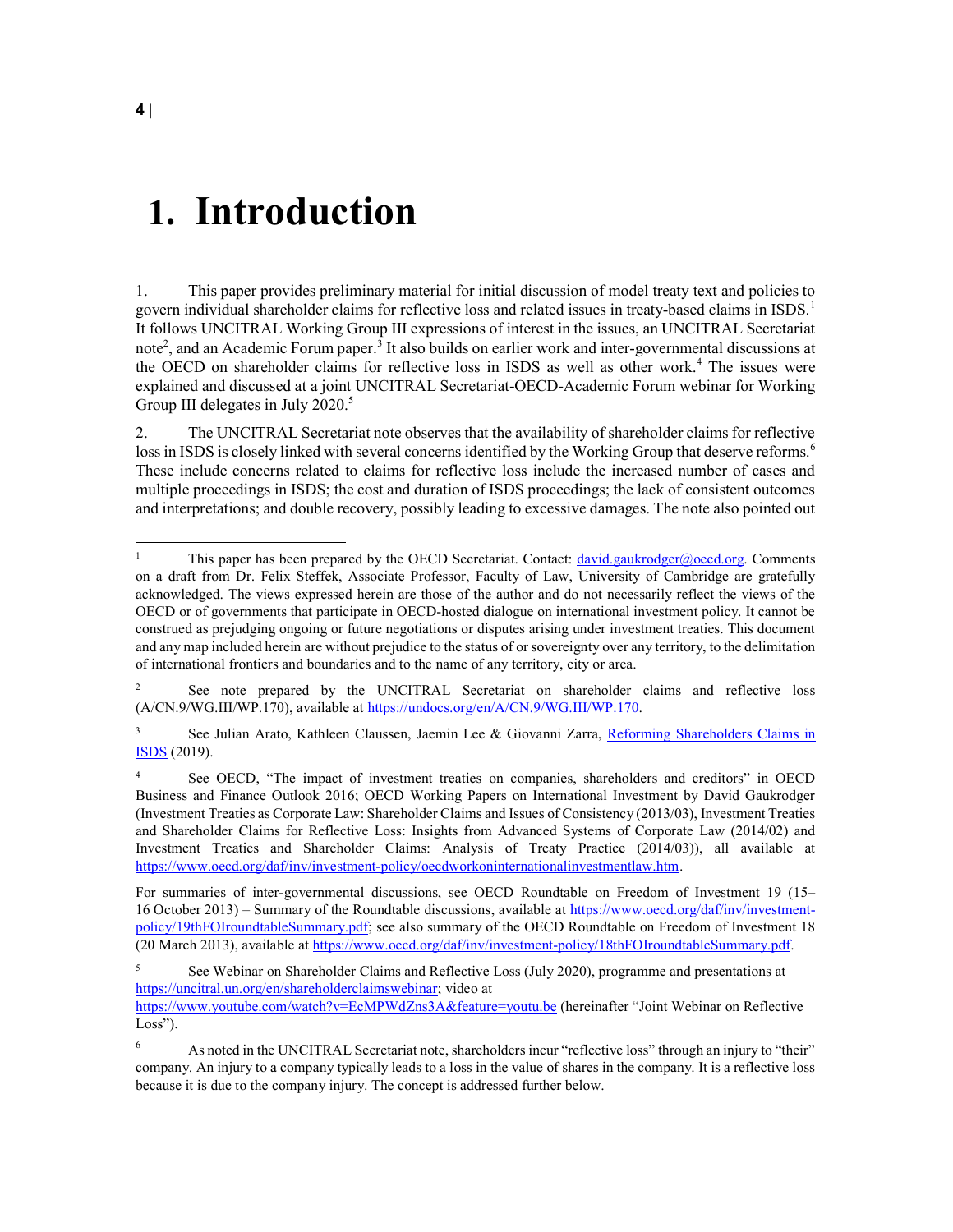that permitting reflective loss claims can distort corporate law and finance. It took note that these elements relating to shareholder claims for reflective loss could contribute to undermine the predictability and legal certainty for States, investors and shareholders alike, potentially leading to increases in cost of ISDS. It also noted that they may in particular have a negative impact on the predictability of the ISDS system from the respondent State's perspective, as it is difficult to assess whether there would be any additional claims and who the claimants might be.

3. Governments at the OECD noted a range of similar issues following earlier inter-governmental consideration of shareholder claims for reflective loss in ISDS, as set out in a summary of the discussion:

> The Chair noted that many policy reasons for the bar on reflective loss had been identified in Professor Ferran's presentation, the background papers and the discussion. In no particular order, these included the risk of inconsistent decisions, exposure to double recovery, the impact on predictability, hindering settlement, facilitating treaty shopping, and upsetting the hierarchy of claims so that a claimant gets better treatment than under normal legal principles. The Chair suggested that these policy issues raised by shareholder claims for reflective loss all seem to also be relevant to ISDS. Indeed, many of the issues raised by shareholder claims, such as inconsistencies, treaty shopping and double recovery, are frequently at the core of government discussions about ISDS generally.<sup>7</sup>

4. The discussions at the OECD did not identify any policy reason that would explain the general allowance of shareholder claims for reflective loss in ISDS, or the difference between a government's domestic law and its treaty policies on the issue. It was noted that the "lack of an identifiable policy rationale for existing law was an important finding and merited further attention".<sup>8</sup> The UNCITRAL Secretariat paper on reflective loss notes these preliminary findings.<sup>9</sup>

5. This paper turns to the practical work of developing draft model provisions in this area. As governments have noted in Working Group discussions, discussions over model language can provide a useful basis for discussion. It can help clarify concepts and assist with policy decisions and negotiations.

6. The work addresses standing for treaty-based ISDS. Shareholder claims under shareholdergovernment contracts are excluded. Such contracts can be an avenue open to shareholders and governments. However, the discussion below focuses on claims under treaties.

7. To facilitate work, the paper envisages developing separate components that can be addressed sequentially. The discussion of complex issues can benefit from focus on separate potential elements. The discussion can encompass more elements over time. Potential components can be discussed as part of larger regimes with the impact better understood. Alternative components can be compared. All of the proposed provisions are without prejudice to government policy decisions.<sup>10</sup> The use of components can help governments to determine whether they agree on common approaches.

<sup>7</sup> Roundtable on Freedom of Investment 19 (15-16 October 2013), Summary of Roundtable discussions by the OECD Secretariat, pp. 18-19, available at https://www.oecd.org/daf/inv/investmentpolicy/19thFOIroundtableSummary.pdf.

<sup>8</sup> Id., p. 19.

<sup>9</sup> See note prepared by the UNCITRAL Secretariat on shareholder claims and reflective loss (A/CN.9/WG.III/WP.170), available at https://undocs.org/en/A/CN.9/WG.III/WP.170., para. 12 and n.9.

<sup>&</sup>lt;sup>10</sup> For clarity, repeated references to each particular draft model rule applying only where desired by governments have been eliminated – the qualification applies generally. Similarly, reference to rules only being rules for possible adoption are omitted.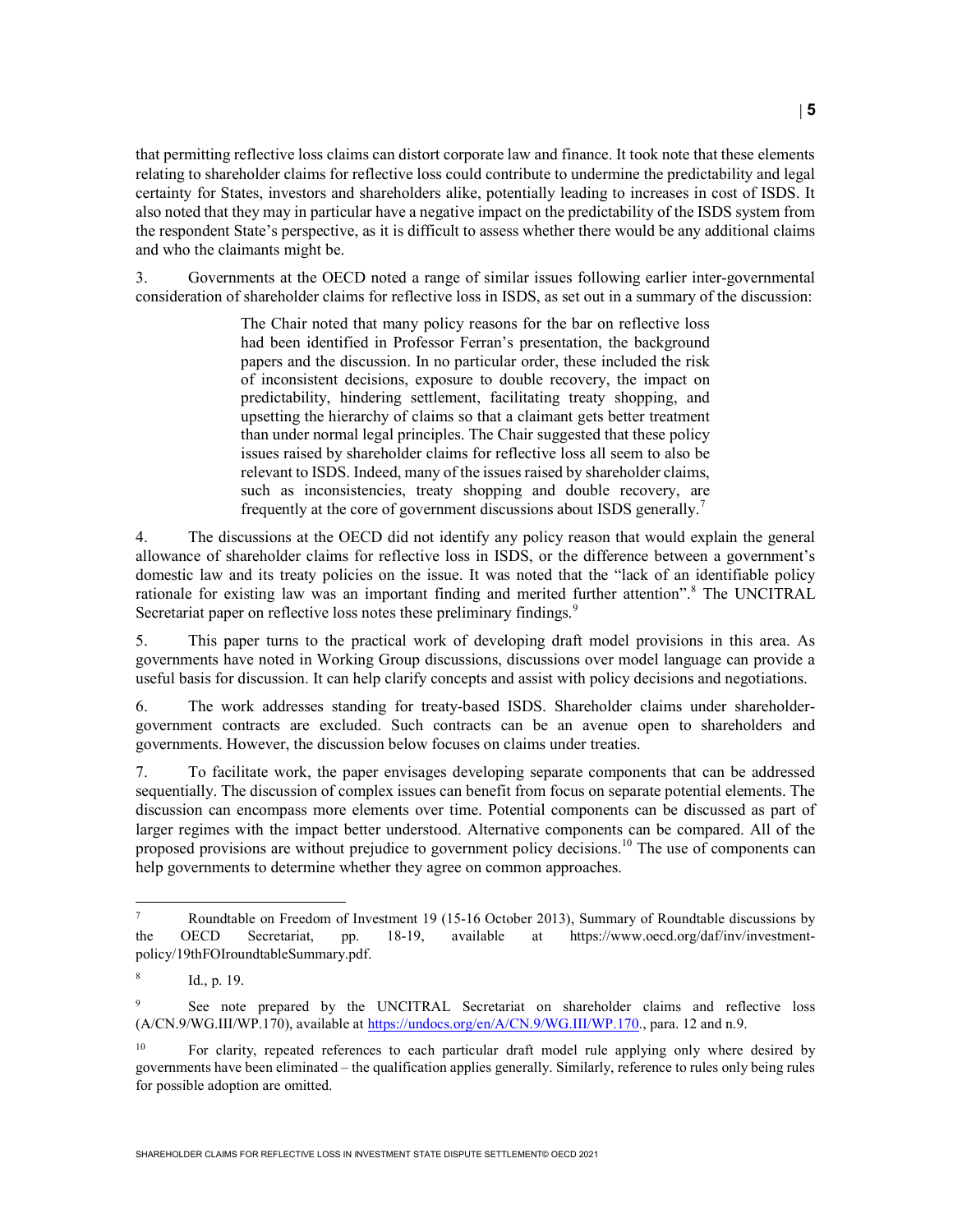8. The paper briefly set out below the rationale for priority attention to developing first a component composed of model rules generally aligned with domestic law on shareholder standing to bring claims for reflective loss. A second area for priority attention is a component composed of rules to allow certain domestic companies to bring claims in ISDS based on the characteristics of company shareholders or other factors. The sequential development of alternative and additional components is foreseen.

9. The draft rules address shareholders and companies. References to the "company" refer to the company in which the shareholder owns shares and generally to the "operating company" that is active in the real economy and that incurs alleged direct loss due to government action.

10. Shareholder claims for reflective loss refer to claims by shareholders on their own behalf seeking remedies for themselves. As discussed further below, claims by shareholders on behalf of the company for remedies for the company are not claims for reflective loss – they are derivative claims for the company's direct loss.

11. The balance of the paper is organised as follows. Section 2 provides background. It first outlines the unique nature of the current ISDS interpretation generally allowing claims for reflective loss, in contrast to all other legal systems. It then describes the rationale and approach for developing components in sequence.

12. Section 3 (at pp. 17-18 below) sets out model text for the first component: a draft rule that a shareholder generally only has standing to bring claims for its direct loss, together with definitions, clarifications and exceptions. Section 4 provides commentary on the draft rule. Section 5 briefly identifies a few additional issues for consideration.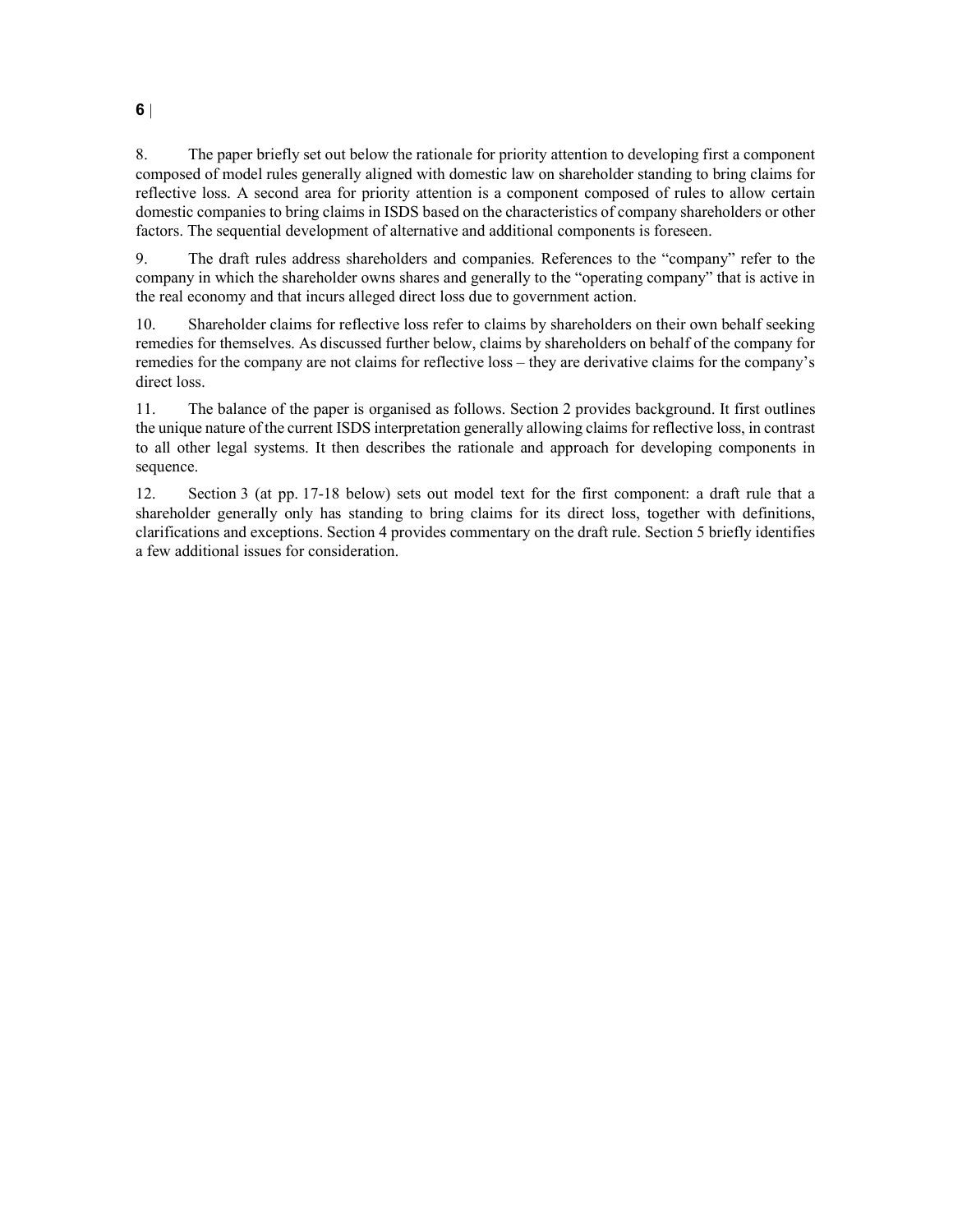## 2. Background

#### 2.1. The unique nature of the current general interpretation in ISDS

13. Shareholders in companies can be harmed in two broadly different ways. First, they can suffer direct loss that is unrelated to loss suffered by the company in which they hold shares. For example, denial of the right to attend and vote at general meetings of shareholders affects the shareholder directly. Its loss is not derived from a company loss. Such injury is relatively rare and shareholder recovery for it is uncontroversial. Second, shareholders (and others) can suffer reflective loss as a result of an injury to the company: the market value of shares in the company or its dividend distributions may fall. This occurs routinely whenever a company is injured. Company creditors can also suffer reflective loss when injury to the company reduces its assets available to repay the debt.

14. OECD analysis and inter-governmental discussions have demonstrated that domestic corporate law and other bodies of law apply what has been called a general "no reflective loss" principle to shareholder claims. Following analysis of both common law (United States; Canada; United Kingdom; Australia; Hong Kong (China)) and civil law (Germany; France) systems, the findings were confirmed in discussions at an OECD-hosted inter-governmental Roundtable:

> The Roundtable recognised that all of the advanced national law systems surveyed to date, including both leading common law and civil law systems, generally bar shareholder claims for reflective loss due notably to concerns about consistency raised by such claims. Some participants from countries with legal systems not surveyed in the background paper confirmed that their national law also generally bars shareholder claims for reflective loss. Additional government input in this area was encouraged, but there was a consensus about the widely-applied prohibition under domestic law. The general no reflective loss principle is also applied in customary international law and under the European Convention on Human Rights.<sup>11</sup>

Shareholder recovery of reflective loss is generally barred because the company owns the claim for its direct loss.

15. An interpretation frequently applied in ISDS takes a different approach. In ISDS, treaty-covered shareholders of the company have generally been allowed to recover directly for reflective losses they incur as a result of injury to the company. Numerous ISDS tribunals have allowed direct or indirect shareholders to claim for and recover reflective loss for themselves. The company is no longer the sole owner of the claim as under domestic law. The general rule in ISDS is the opposite of the general rule under domestic law.

16. Under the interpretation, treaty-covered shareholders are in the enviable position of having the best of both worlds: limited liability for debts incurred in the corporate name and direct compensation for

 $11$ <sup>11</sup> Summary of OECD Roundtable on Freedom of Investment 18 (20 March 2013), p. 5, available at https://www.oecd.org/daf/inv/investment-policy/18thFOIroundtableSummary.pdf.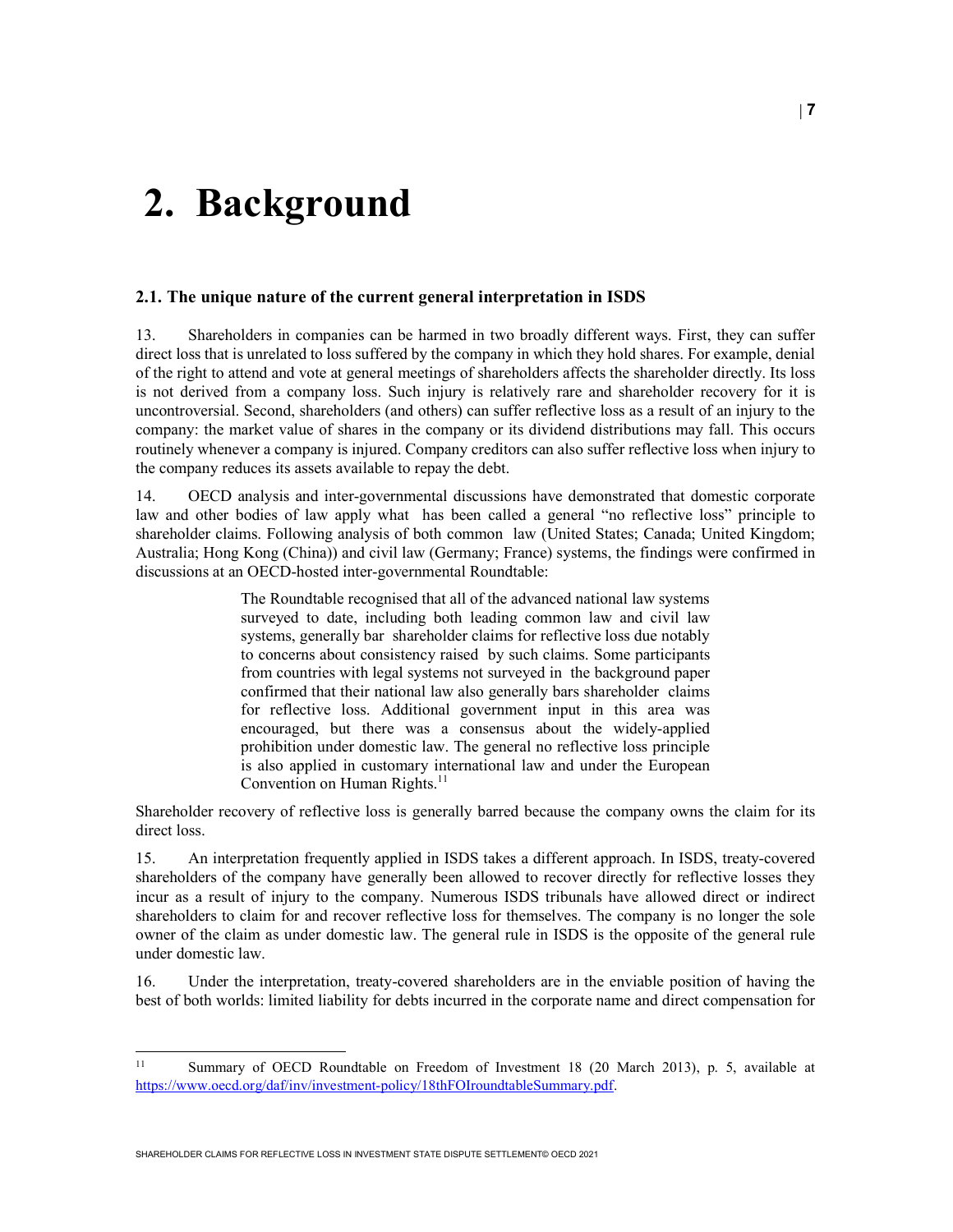losses resulting from corporate losses due to government action found to be in violation of the treaty. This "cushy position" for covered shareholders is unique to ISDS.<sup>12</sup>

17. The differences between the interpretation of many treaties and national corporate law are accentuated by two characteristics of ISDS cases: (i) the acceptance of reflective loss claims by indirect shareholders higher up the corporate chain; and (ii) the wide variety of covered direct and indirect shareholders allowed to recover reflective loss, including 100% parent companies, majority shareholders and minority shareholders.

18. As noted in the OECD discussions, the ISDS interpretation is also unique in comparison with other international law. Customary international law is much less developed than national law with regard to corporate law and shareholder claims. There is no equivalent in international law to the detailed statutes governing corporations under national law. However, the principles with regard to shareholder claims for reflective loss have been squarely addressed by the International Court of Justice in two cases. The general principle that shareholder reflective loss cannot form the basis of a claim under general international law is well-established.<sup>13</sup> Like national courts, the European Court of Human Rights also generally bars shareholder claims for reflective loss.<sup>14</sup> The Court noted that if claims were not restricted to the company, it would be hard to determine which shareholder or creditor constituencies should be allowed to bring claims against governments.

19. A range of senior courts have recently reaffirmed the general rule barring shareholder claims including in cases involving government regulation. The Grand Chamber of the European Court of Human Rights reaffirmed the general rule in 2021 in rejecting shareholder standing to challenge banking regulation under the European Convention on Human Rights.<sup>15</sup> In Starr Int'l Co. Inc. v. United States, a US federal appellate court applied the rule in 2017 in rejecting a shareholder claim against the United States for reflective loss in a case involving US Federal Reserve Board action toward AIG in the context of the 2008 financial crisis; leave to appeal was denied by the US Supreme Court.<sup>16</sup> The Grand Chamber of the Court

<sup>15</sup> See *Albert and Others v. Hungary*, European Court of Human Rights (Grand Chamber) (7 July 2020).

 $12\,$ See, e.g., Kagan v. Edison Bros. Stores Inc., 907 F.2d 690, 693 (7th Cir. 1990) ("The [shareholder and company creditor] investors are asking us to disregard [the company's] corporate form.... Although the [shareholder] plaintiffs want us to allow them to recover for injuries mediated through [the company], they most assuredly do not want us to hold them liable for [the company's] debts. They seek the best of both worlds: limited liability for debts incurred in the corporate name, and direct compensation for its losses. That cushy position is not one the law affords."); Alford v. Frontier Enterprises, Inc., 599 F.2d 483 (1st. Cir. 1979) (same); see generally Gaukrodger, D., Investment Treaties as Corporate Law: Shareholder Claims and Issues of Consistency, OECD Working Paper on Investment 2013/3, pp. 15-23 (surveying advanced corporate law systems; shareholders of companies generally benefit from limited liability but cannot claim for reflective loss).

<sup>&</sup>lt;sup>13</sup> See Case Concerning Ahmadou Sadio Diallo (Republic of Guinea v. Democratic Republic of the Congo) Judgment on Preliminary Objections (24 May 2007), I.C.J. Reports 2007, p. 582; Case Concerning Ahmadou Sadio Diallo (Republic of Guinea v Democratic Republic of the Congo) Judgement (30 Nov. 2010) I.C.J. Reports 2010, p. 639 (reaffirming the distinction); Barcelona Traction, Light and Power Co. Ltd. (Belgium v. Spain), I.C.J. Reports 1970, p. 34.

<sup>14</sup> See, e.g., Agrotexim v. Greece, (Eur. Ct. H.R. 1995) §§ 68-71; Géniteau v. France (no. 2), Case 4069/02 (Eur. Ct. H.R. 2005) (finding shareholder claim for reflective loss inadmissible; « La Cour rappelle sa jurisprudence, selon laquelle il n'est justifié de lever le « voile social » ou de faire abstraction de la personnalité juridique d'une société que dans des circonstances exceptionnelles ... ») [The Court recalls its case law, according to which it is only justified to 'pierce the corporate veil' or to ignore the juridical personality of a company in exceptional circumstances …] (author translation)

<sup>16</sup> Starr Int'l Co. Inc. v. United States, 856 F.3d 953 (Fed. Cir. 2017) ("We conclude that Starr and the shareholders represented by Starr lack standing to pursue the equity-acquisition claims directly, as those claims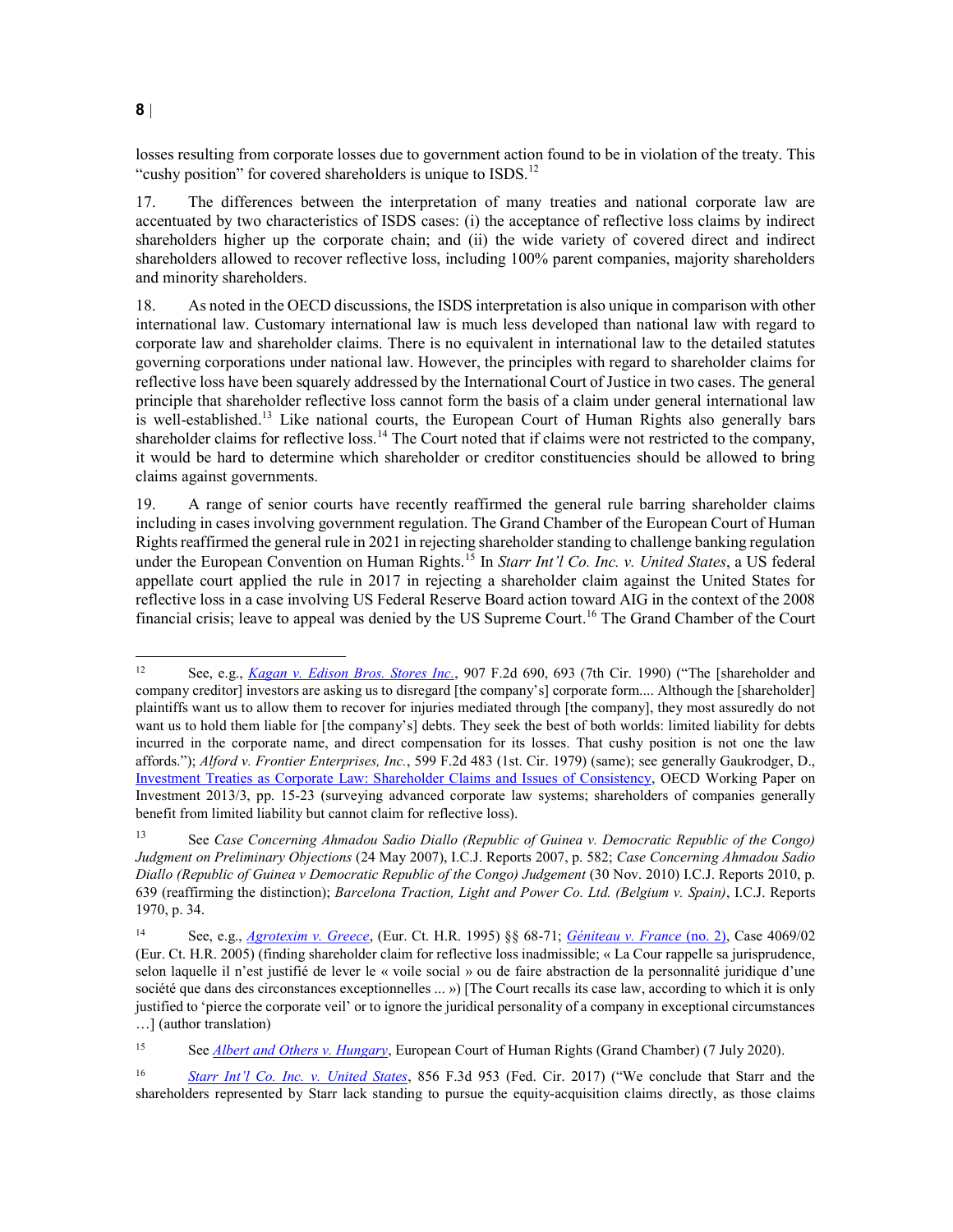of Justice of the European Union (CJEU) rejected a shareholder claim against the European Central Bank arising out of the termination of a banking licence in 2019; only the directly affected bank could claim.<sup>17</sup> Government entities successfully opposed shareholder standing in all these cases. In a private law context, the UK Supreme Court reaffirmed the rule in 2020 in *Marex*, underlining that it has been applied in many Commonwealth jurisdictions (Australia, the Cayman Islands, Hong Kong (China), Ireland, Jersey and Singapore), albeit with some differences in reasoning, as well as in the UK.<sup>18</sup> The Supreme Court of Canada reaffirmed the rule for both civil law cases and common law cases in 2018 and dismissed a shareholder claim at a preliminary stage.<sup>19</sup>

20. As many courts have noted, a shareholder chooses to invest in shares of a company. It is a choice that entails well-defined consequences. For example, in Marex, Lord Reed quoted an earlier case:

> When the shareholder acquires a share he accepts the fact that the value of his investment follows the fortunes of the company and that he can only exercise his influence over the fortunes of the company by the exercise of his voting rights in a general meeting.<sup>20</sup>

As recognised by the court in *Agrotexim*, different shareholders and other corporate constituencies frequently have frequently different views about how the corporation should act.<sup>21</sup> Shareholders, however, are considered to have accepted they do not individually manage the company and in particular its decisions about possible litigation.

21. The current ISDS arbitral interpretation generally allowing reflective loss claims is thus unique among legal systems. It has a range of consequences best illustrated using diagrams of corporate structures. Diagrams developed at the OECD were presented at the Joint Webinar on Reflective Loss.<sup>22</sup> They were

18 Sevilleja v Marex Financial Ltd, [2020] UKSC 31; see id., para. 78 (citing Commonwealth cases).

20 Marex, para. 35 (Lord Reed), quoting Prudential, p. 224; id. Paras 99, 108 (Lord Hodge).

<sup>22</sup> See David Gaukrodger, Claims for Reflective Loss under Investment Treaties (2020) ("Gaukrodger Presentation"), available at https://uncitral.un.org/sites/uncitral.un.org/files/mediadocuments/uncitral/en/gaukrodger\_english.pdf; French version at https://uncitral.un.org/sites/uncitral.un.org/files/media-documents/uncitral/fr/programme-fr.pdf.

belong exclusively to AIG"), leave to appeal (cert.) denied, (U.S. 26 Mar. 2018), https://www.supremecourt.gov/search.aspx?filename=/docket/docketfiles/html/public/17-540.html.

<sup>17</sup> European Central Bank v Trasta Komercbanka (Joined Cases C-663/17 P, C-665/17 P and C-669/17 P) (2019).

<sup>&</sup>lt;sup>19</sup> See *Brunette v. Legault Joly Thiffault, s.e.n.c.r.l.*, 2018 SCC 55 (official English translation; French original available at same webpage); id., para. 24 ("In certain cases, the civil law produces a conclusion similar to that which would arise under the common law. This is one such case. As this Court has noted, there is often 'a striking similarity between the civil law and the common law approaches.") (citation omitted).

<sup>&</sup>lt;sup>21</sup> See, e.g., *Agrotexim v. Greece*, (Eur. Ct. H.R. 1995) § 65 ("It is a perfectly normal occurrence in the life of a limited company for there to be differences of opinion among its shareholders or between its shareholders and its board of directors as to the reality of an infringement of the right to the peaceful enjoyment of the company's possessions or concerning the most appropriate way of reacting to such an infringement.")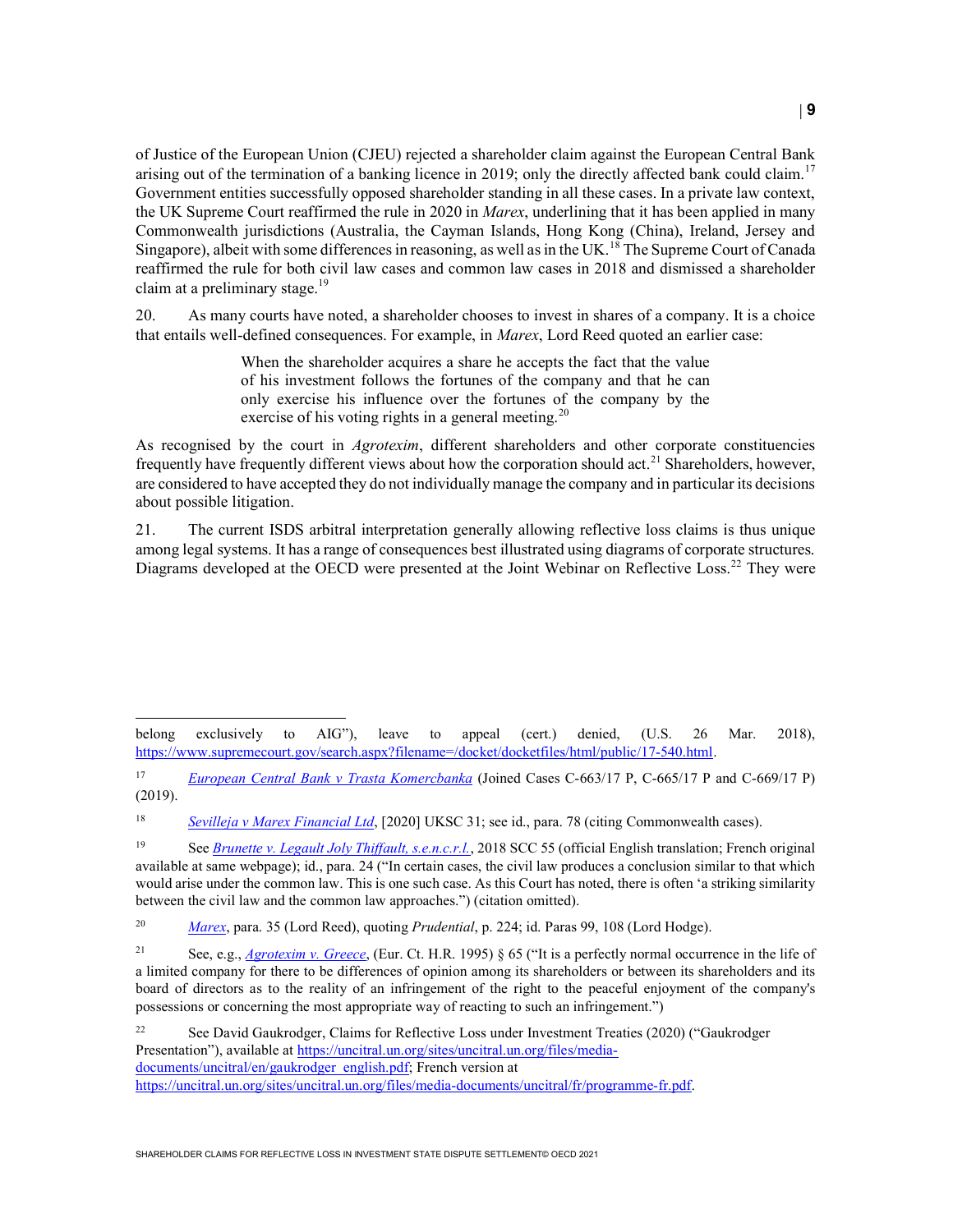described in a presentation during the Joint Webinar.<sup>23</sup> Certain diagrams are also incorporated into the UNCITRAL Secretariat paper on claims for reflective loss.<sup>24</sup>

22. The interpretation allowing claims for reflective loss expands the number of potential claims and claims in ISDS. It is widely recognised that the acceptance of shareholder claims for reflective loss favours the interests of claimant shareholders, but can harm the interests of other investors – the other shareholders and company creditors. It may be more in the nature of a "pro-claimant" interpretation than a "proinvestor" interpretation.

23. Claimants and their beneficial owners<sup>25</sup> have not hesitated to take advantage of the unique ISDS interpretation. As a recent statistical study underlines, "investing indirectly through conduit subsidiaries, and filing ISDS [claims] through them, are mainstream rather than niche corporate strategies" in ISDS. Such claims reportedly account for a fourth to a third of ISDS cases filed each year.<sup>26</sup> The interpretation generates substantial revenues for the arbitration community (counsel, arbitrators, experts, arbitration institutions).<sup>27</sup> In addition to revenues from cases, pre-dispute negotiations and settlements can generate additional revenues. The general application of normal corporate law principles could reduce such revenues.

#### 2.2. Proceeding component by component – rationale and approach

24. As set out above, the paper begins to develop separate draft components that can be addressed sequentially in order to facilitate discussion. Potential components can then be discussed as part of larger regimes with the impact better understood. Different components can be compared once they have been specified. The discussion can encompass more elements over time. Basic components can be adjusted.

25. A first component establishes the normal corporate law rule, as applied in domestic law and general international law, generally requiring that an individual shareholder demonstrate direct loss in order to have standing to bring a claim. The rule generally bars shareholder claims for reflective loss. It includes exceptions.

<sup>23</sup> Joint Webinar on Reflective Loss (minutes 13-29), available at https://www.youtube.com/watch?v=EcMPWdZns3A&feature=youtu.be.

<sup>&</sup>lt;sup>24</sup> See note prepared by the UNCITRAL Secretariat on shareholder claims and reflective loss (A/CN.9/WG.III/WP.170), available at https://undocs.org/en/A/CN.9/WG.III/WP.170.

<sup>&</sup>lt;sup>25</sup> Beneficial owners refer generally to beneficial owners of shareholders. Where reflective loss claims are permitted including for indirect shareholders, beneficial owners of shareholders can attribute reflective loss claims to their preferred controlled shareholder entity. Beneficial owners can create additional corporate entities as indirect shareholders. Such entities can be claimants in ISDS if claims for reflective loss are permitted. See Gaukrodger Presentation, slide 10 (ISDS: Treaty Shopping Using Attribution of Reflective Loss Claim(s)), available at https://uncitral.un.org/sites/uncitral.un.org/files/media-documents/uncitral/en/gaukrodger\_english.pdf; Joint Webinar on Reflective Loss (minutes 28-29), available at https://www.youtube.com/watch?v=EcMPWdZns3A&feature=youtu.be.

<sup>&</sup>lt;sup>26</sup> See C. Thrall, Spillover Effects in International Law: The Case of Tax Planning and Investor-State Dispute Settlement (2021), p. 17-18, available at https://calvinthrall.github.io/assets/taxplanning\_JMP.pdf.

<sup>&</sup>lt;sup>27</sup> A number of governments have expressed interest in information about the economic aspects and incentives in ISDS as part of their consideration of policies. See, e.g., OECD, Government perspectives on investor-state dispute settlement: a progress report (2012), p. 16 ("because investment law itself is based on expectations about the power of economic incentives to affect behaviour … the possible impact of economic incentives on arbitrators should be considered")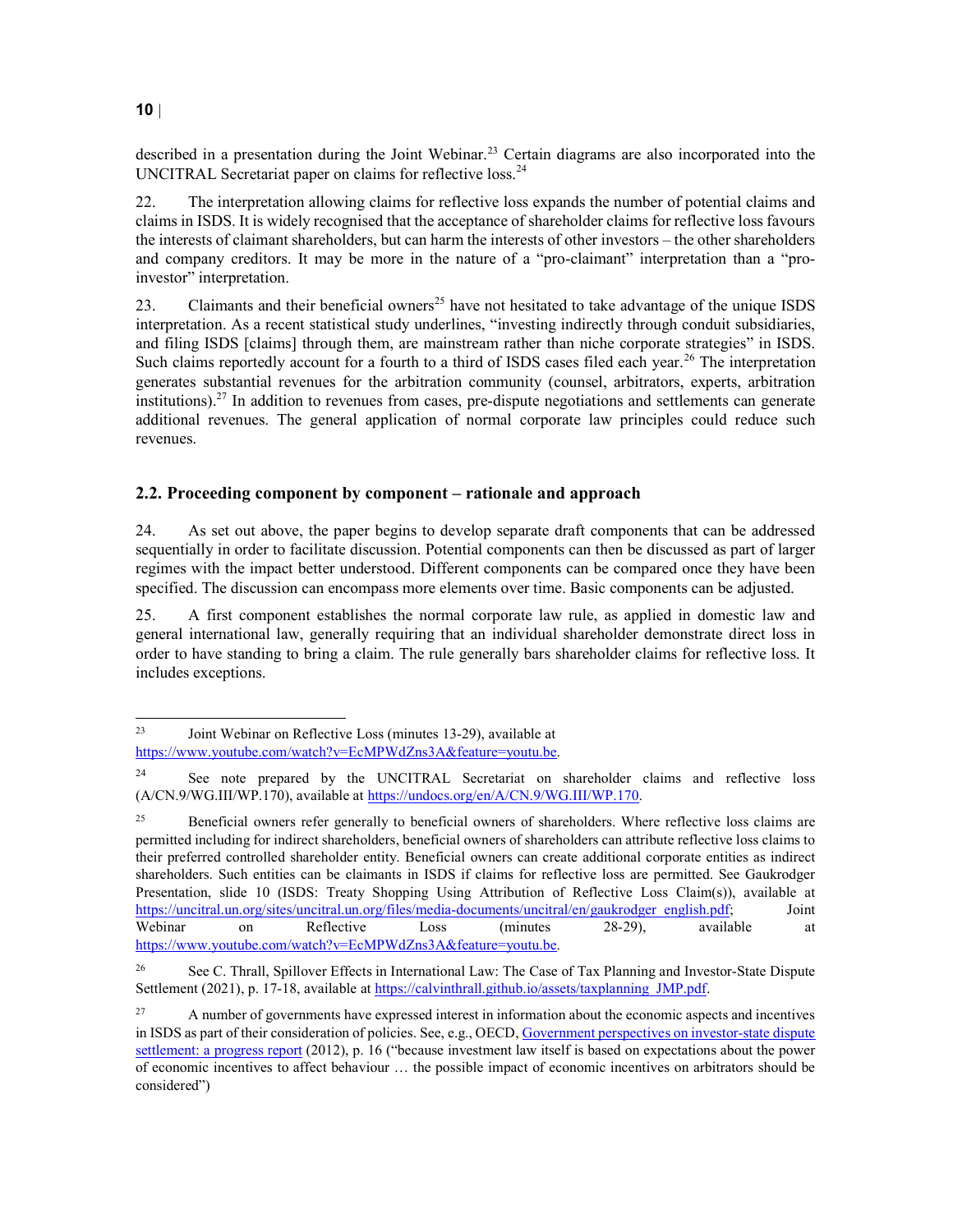26. A second component would create additional recourse to remedies in ISDS for directly-injured domestic companies rather than shareholders.

27. A third component would seek to restate expressly current ISDS interpretations generally accepting shareholder standing to claim reflective loss.<sup>28</sup> It would also consider emerging theories on possible limits on a few claims.<sup>29</sup> The fourth component would seek to develop effective new procedural fixes to address concerns with the broad availability of shareholder claims for reflective loss and the various types of multiple claims. This would include issues such as possibly modifying the scope for consolidation, res judicata or other claim preclusion.<sup>30</sup>

28. The first component merits priority attention for several reasons. First, it appears that there is significant government "demand" for a treaty rule clarifying or providing that direct loss is required and reflective loss claims are excluded. A range of governments (including Argentina<sup>31</sup>; Canada<sup>32</sup>; Gabon<sup>33</sup>;

<sup>&</sup>lt;sup>28</sup> Transparent provisions setting out the interpretation, rather than leaving the issue to brief treatment in lengthy opinions in arbitration cases, would provide valuable information transparently to the market. This is particularly important where an interpretation differs from well-established general rules on corporate law, governance and finance. At present, SMEs and others may be unaware of the ISDS interpretation.

<sup>&</sup>lt;sup>29</sup> A restatement of the arbitral interpretation would facilitate consideration of issues that it generates, help to evaluate and define as appropriate theories emerging in arbitration, and allow consideration of the appropriate institutions for resolution of the issues that need to be decided under the interpretation.

<sup>&</sup>lt;sup>30</sup> Preliminary analysis at the OECD suggests that it will be challenging to develop effective rules in these areas if shareholder claims for reflective loss are permitted, in part due to the scope for treaty and forum shopping generated by the acceptance of them. See David Gaukrodger, Investment Treaties and Shareholder Claims: Analysis of Treaty Practice (OECD Working Papers on International Investment 2014/03)), pp. 34-43, available at https://doi.org/10.1787/5jxvk6shpvs4-en. Development of model rules in this area will allow evaluation of the new issues that would need to be resolved in reflective loss cases under modified procedural approaches and the potential litigation costs to resolve them. See, e.g., Gabriel Bottini, Admissibility of Shareholder Claims under Investment Treaties (2020), pp. 71-74 (setting out three pages of questions that tribunals should consider in resolving whether a claim for reflective loss is admissible under a flexible approach to allowing reflective loss claims); Alicia Grace v. Mexico, Non-disputing Party Submission of the Government of Canada Pursuant to NAFTA Article 1128 (24 Aug. 2021), paras. 20 (noting that, at the damages phase, the GAMI tribunal "cautioned that awarding damages for reflective loss would produce insurmountable difficulties with respect to quantification of any loss to a particular investor") (citing GAMI, Final award paras. 116-121).

<sup>&</sup>lt;sup>31</sup> See, e.g., Webuild S.p.A. (formerly Salini Impregilo S.p.A.) v. Argentine Republic, Decision on Jurisdiction and Admissibility, (23 Feb. 2018), para. 174 (reporting that Argentina interpreted the treaty as barring shareholder standing for a claim in relation to the contractual rights of the company); BG Plc v Argentina, Award, (24 Dec. 2007), para. 191 (reporting on Argentina interpretation that treaty did not grant jurisdiction over shareholder claims for damage to the value of its shares caused by or derived from measures adopted by Argentina which had a negative impact on the activities of a company in which it held shares).

<sup>32</sup> See, e.g., Clayton v. Canada, Canada's Counter-Memorial on Damages (9 July 2017), pp. 1-3, 8-18; id., Canada Rejoinder Memorial on Damages (6 Nov. 2017), pp. 4, 11-26; Alicia Grace v. Mexico, Non-disputing Party Submission of the Government of Canada Pursuant to NAFTA Article 1128 (24 Aug. 2021), pp. 6-11.

<sup>33</sup> See Kontinental Conseil Ingénierie v. Gabonese Republic, PCA Case No. 2015-25, Award, 23 December 2016 (para. 192) (reporting on Gabonese interpretation that shareholder had no standing (qualité pour agir) under the treaty because only the company signed the contracts and there was no cession of rights).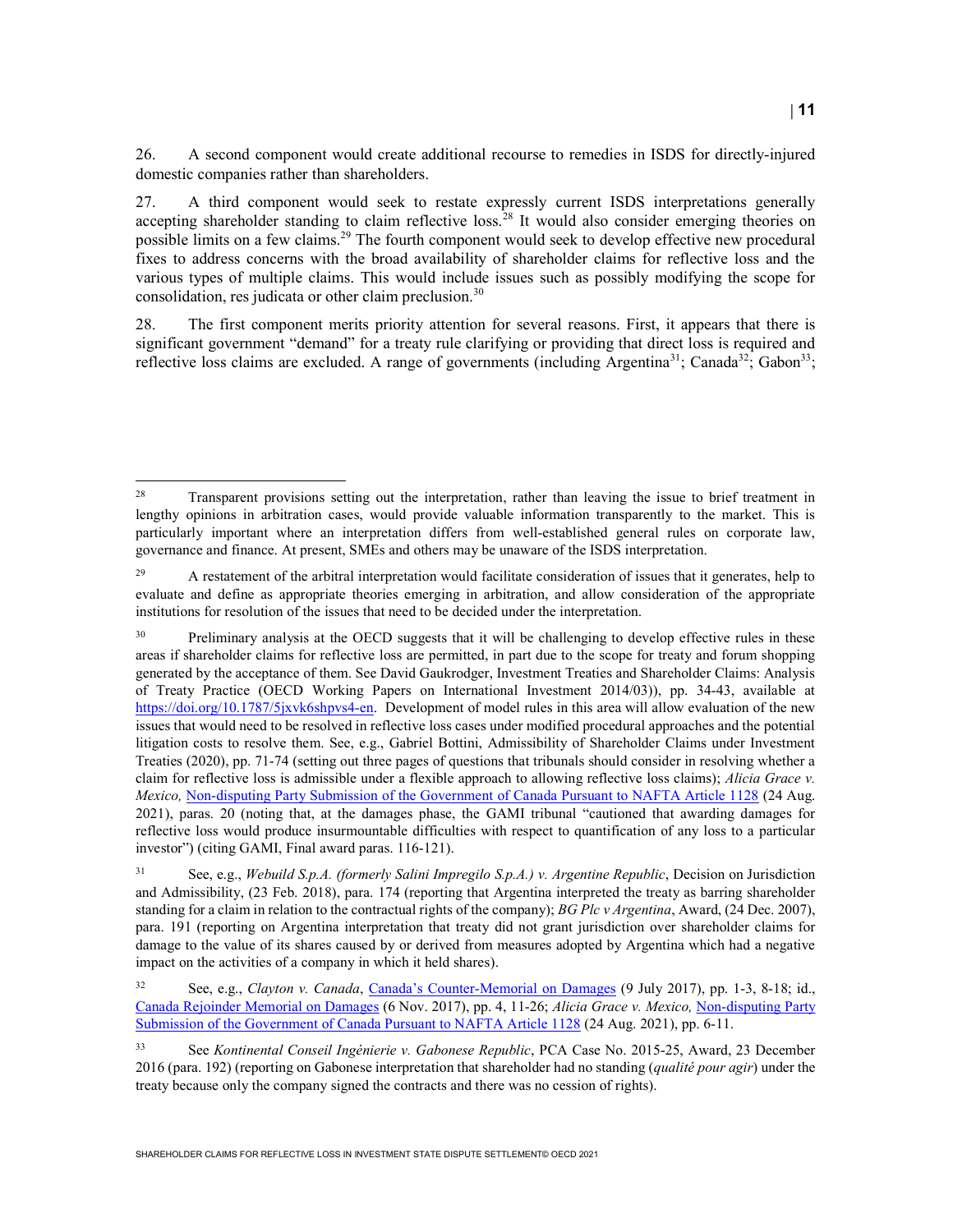Guatemala<sup>34</sup>; India<sup>35</sup>; Jordan<sup>36</sup>; Republic of Korea<sup>37</sup>; Morocco<sup>38</sup>; Mexico<sup>39</sup>; Peru<sup>40</sup>; Syria<sup>41</sup>; and the United States $42$ ) have interpreted treaties as excluding shareholder claims for reflective loss.<sup>43</sup> However, they have rarely been successful in having their interpretations adopted in ISDS arbitral decisions. The issue

<sup>36</sup> See Fouad Alghanim & Sons Co. for General Trading & Contracting, W.L.L. and Fouad Mohammed Thunyan Alghanim v. Hashemite Kingdom of Jordan, Award, 14 December 2017 (para. 118) (reporting on Jordanian interpretation that "the alleged mistreatment on which the [shareholder] Claimants rely related only to the rights of UTT [the company], not the Claimants, and the Claimants cannot sue for harm done to a separate corporation"; "Claimants fail to establish any breach of the BIT that specifically relates to the Claimants' 35% interest in UTT").

<sup>37</sup> See Republic of Korea v. Dayyani [2019] EWHC 3580 (Comm) para. 70 (reporting on Korean interpretation that claimant shareholders lacked standing for claim in ISDS in respect of the loss caused by interference with what, if they were property or assets at all, were property or assets of the company in which they owned shares)]

See Carlyle Group LP v. Kingdom of Morocco, Respondent's Reply on Objections to Jurisdiction and Admissibility (7 Sept. 2020), p. 123 ("The loss and damage identified by the Claimants was incurred indirectly through the Cayman entities and cannot form the basis of a valid claim under FTA Article 10.15.1(a)")

See, e.g., Alicia Grace v. Mexico, Escrito de Contestación de Demanda (1 June 2020), p. 164 ("Las Demandantes con supuestas participaciones minoritarias directas carecen de legitimación para presentar reclamaciones según el Artículo 1116 por pérdidas reflejas ('reflective losses')") [The Claimants who allegedly hold direct minority shareholdings do not have standing to claim under Article 1116 for reflective losses] (author translation); GAMI v. Mexico, Escrito de Contestación of Mexico, §§ 166-67, pp. 61-64 (24 Nov. 2003). For NAFTA generally, see Meg N. Kinnear et al., Investment Disputes under NAFTA, An Annotated Guide to NAFTA Chapter 11 (2006 & 2008 Supp.), pp. 1116-6 - 1116-7 (Under NAFTA Parties' interpretation, so-called "derivative damages" – damages based on the diminution in value of the interest in the enterprise owned by the investor – are not compensable under Article 1116).

<sup>40</sup> See *Renco Group, Inc. v. Peru*, Peru's Reply on Waiver §§ 22-24 (17 Aug. 2015).

<sup>41</sup> See *Guris v. Syria*, Award (31 Aug. 2020), para. 169 (reporting on Syrian interpretation that "a shareholder's harm from measures/acts directed (primarily or exclusively) at the company is harm actionable only by the company, not the shareholder"); see Investment Arbitration Reporter, "Syrian award (and dissent) at heart of recent set-aside decision has finally surfaced" (20 May 2021) (reporting on award and providing link to it), available at https://www.iareporter.com/articles/syrian-award-and-dissent-at-heart-of-recent-set-aside-decision-has-finallysurfaced/ (paywall).

<sup>42</sup> See, e.g., *GAMI v. Mexico*, *Submission* of the United States (non-disputing party) (30 June 2003); Carlyle Group  $LP$  v Morocco, Submission of the United States of America (non-disputing party submission) (4 Dec. 2020).

<sup>43</sup> Discussion herein will focus in particular on the views of governments with publicly-available submissions. Arbitration awards generally report only in summary form on government views on the issue; there can be ambiguity at times about the government interpretations which can at times be framed in different ways.

 $34$ See Kappes v. Republic of Guatemala, Respondent's Preliminary Objections under Article 10.20.5 of CAFTA-DR (16 Aug. 2019), paras. 6, 45 ("[Shareholder] Claimants' standing is limited to claims for losses arising out of direct injury to their shareholding rights. Because Claimants are seeking to recover damages arising out of purported injuries to [the company's] rights, Claimants' claims are inadmissible and should be dismissed.")

<sup>35</sup> See, e.g., Louis Dreyfus Armateurs SAS (France) v. Republic of India, Award (11 Sept. 2018), para. 275 (reporting on Indian interpretation that a shareholder has no standing because the treaty "does not permit investors to bring so-called 'reflective loss' claims – i.e., claims for harm to the value of their shares in companies allegedly mistreated, without any alleged mistreatment of the investors' shareholder rights as such"; reflective loss claims by indirect shareholders are also impermissible).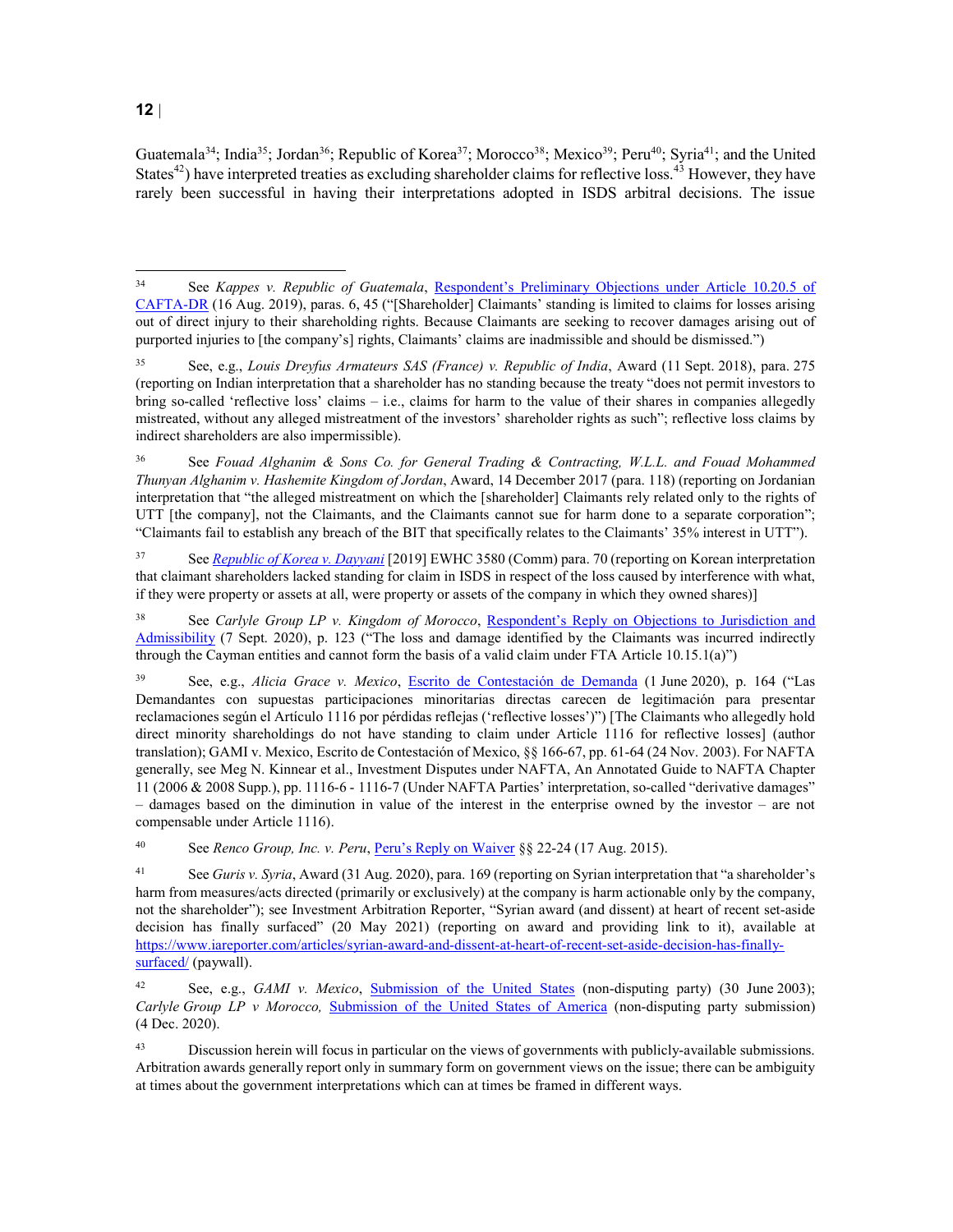continues to require repeated government and claimant briefing including recently. Arguments and interpretations on the issue can be lengthy, but are rarely directly available.<sup>44</sup>

29. Second, rules in this area are generally found in court cases rather than legislation. There are few examples of domestic statutes. The absence of examples of statutory language can present a challenge for treaty drafting. Multilateral work can prepare effective explicit treaty rules or interpretations where arbitral outcomes have deviated from desired outcomes. The model draws on a variety of sources including comparative domestic law and international law and analysis. The provisions have been developed for possible use in treaties or other materials and do not seek to state customary international law.

30. Third, model rules in the first component would allow interested governments to ensure better alignment of ISDS with general corporate law and general international law. Leaving the issues to courts in domestic law on the one hand and to arbitrators in ISDS on the other has generated contradictory outcomes – a general bar on claims under case law in domestic law and general acceptance in ISDS. Some governments may wish to provide investor protection while continuing generally to apply orthodox corporate law principles with regard to reflective loss claims, principles that are widely seen conducive to major investments by the full range of investors in companies, to successful companies, and to efficient dispute settlement.<sup>45</sup> At this stage, express language developed after due analysis, consideration and discussion may be the most effective path to this result.

<sup>45</sup> See, e.g., Clayton v. Canada, Canada's Counter-Memorial on Damages, paras. 22-25 (explaining that exclusion of claims for reflective loss achieves important policy goals):

"Allowing investor claims for reflective loss can strip assets from the company to the detriment of creditors and non-claimant shareholders. … Introducing different priority rankings over corporate assets unsettles the predictability of the corporate form as a structure for investment …

 $44$ <sup>44</sup> For example, in the on-going Carlyle Group LP v Morocco case, the claimants submitted 11 single spaced pages of argument on the reflective loss issue in 2020 solely in response to the non-disputing party submission of the United States setting out its long-held view that shareholder reflective loss claims are barred under all its treaties since the 1994 NAFTA. See Carlyle Group LP v Morocco, Claimants' Response to the Submission of the United States of America under Article 10.19.2 (22 Dec. 2020), pp. 2-12; id., Submission of the United States of America (non-disputing party submission) (4 Dec. 2020). As noted, only a small number of submissions in ISDS are publicly available.

<sup>[</sup>T]he risks of double recovery and inconsistent decisions arise, and concerns for judicial economy grow, as the number of cases brought to address the same harm increases. …

<sup>[</sup>L]ike separate legal personality, delegated management is a core characteristic of the corporation. The corporation's directors and officers make most business decisions, including whether to commence or settle litigation. They have a fiduciary duty to act in the corporation's best interests, by considering diverse corporate constituents including minority shareholders. The directors and officers may not consider commencing or continuing arbitration against the host state to be in the corporation's long-term interest. If shareholders can claim autonomously for reflective loss under Article 1116, they can disregard such concerns. Moreover, the respondent government may see little value in settling with the company when new shareholders might raise claims over the same events. …

It would be inappropriate for a shareholder to take advantage of the separate legal status of a corporation to shield itself from potential liability, but then disregard that legal status for the purpose of making claims for reflective loss." (citations omitted).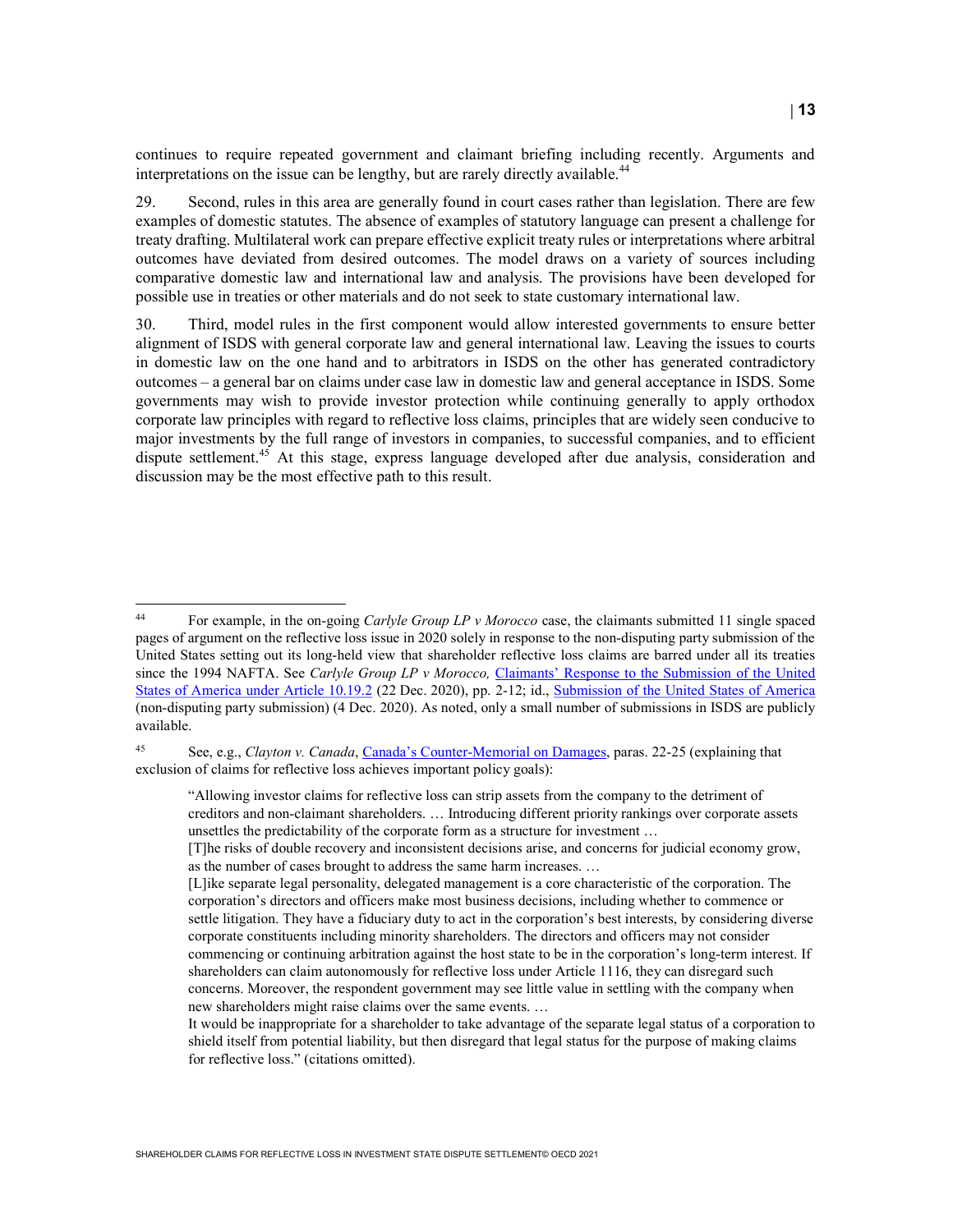#### $14$

l

<sup>31.</sup> Fourth, as illustrated for example by recent decisions of the Colombian and French constitutional courts<sup>46</sup>, recent views expressed by the European Parliament<sup>47</sup> and earlier and recent decisions by the US Congress<sup>48</sup>, an increasing range of governments have constitutional, legal or policy constraints that mandate that their investment treaties do not provide preferential rights for covered investors over domestic investors. The Parties to CETA agreed on a joint interpretation that "CETA will not result in foreign investors being treated more favourably than domestic investors."<sup>49</sup> There is growing interest in ensuring a level playing field and increasing requests for clarity about the comparative rights of each group in practice. Claims for reflective loss for covered shareholders in ISDS, and the resulting capacity to access corporate assets to the detriment of company creditors, are not available to domestic shareholders of the same company. It is a notable example of a treaty interpretation under which covered shareholders have preferential rights.<sup>50</sup>

<sup>&</sup>lt;sup>46</sup> See Constitutional Court of Colombia, Judgment No. C-252/19, 6 June 2019 (finding that joint government interpretations of the Colombia-France BIT to ensure that it does not provide greater rights to covered investors than to Colombian investors would be necessary before ratification); Constitutional Court of Colombia, Judgment No. C-254/19, 6 June 2019 (similar findings on the Colombia-Israel FTA). See also summaries of the cases in Constitutional Court of Colombia, Communication No. 19 of 2019, 5-6 June 2019. All materials are in Spanish. The case is briefly summarised in IA Reporter (2019), "Colombia round-up: Newly approved bilateral investment treaties, dispute settlement discussions, pleadings and decisions in ongoing arbitrations", 8 July 2019.

See France, Constitutional Council, Decision No. 2017-749 of 31 July 2017, para. 36 (interpreting CETA clauses providing national treatment, most-favoured nation, fair and equitable treatment and indirect and direct expropriation protections as having as their only purpose to provide covered investors with rights that nationals also have and rejecting on that basis an equal rights challenge to CETA under the French constitution) [« [les clauses du traité] qui sont relatives en particulier au traitement national, au traitement de la nation la plus favorisée, au traitement juste et équitable et à la protection contre les expropriations directes ou indirectes, ont pour seul objet d'assurer à ces investisseurs des droits dont bénéficient les investisseurs nationaux »] (author translation).

<sup>47</sup> See, e.g., European Parliament resolution of 8 July 2015 containing the European Parliament's recommendations to the European Commission on the negotiations for the Transatlantic Trade and Investment Partnership (TTIP) (2014/2228(INI)) (addressing recommendation to the European Commission to ensure that foreign investors benefit "from no greater rights than domestic investors").

<sup>&</sup>lt;sup>48</sup> The US Congress in the Trade Act of 2002 (art. 2102(a)(3)) mandated as a negotiating objective to "ensur[e] that foreign investors in the United States are not accorded greater substantive rights with respect to investment protections than United States investors in the United States.'' A 2007 agreement between the US Congress and President Bush reaffirmed this objective. See United States Trade Representative, Bipartisan Trade Deal (May 2007) (describing bipartisan agreement in trade policy including on continuation of no greater rights provision from the 2002 legislation and recognition of it by the USTR as a principal negotiating objective). The most recent US trade promotion authority legislation in 2015 contained a similar objective. See Pub. Law 114–26 (29 June 2015), art.  $102(b)(4)$ .

<sup>&</sup>lt;sup>49</sup> Joint Interpretative Instrument on the Comprehensive Economic and Trade Agreement (CETA) between Canada and the European Union and its Member States (2016), art. 6(a).

<sup>50</sup> Standing rules in ISDS do not address the scope of substantive rules. While some investment treaties have carefully defined provisions, in other treaties key provisions are set out in vague terms and are frequently subject to inconsistent interpretations. See Note by the UNCITRAL Secretariat, Possible reform of investor-State dispute settlement (ISDS): Consistency and related matters A/CN.9/WG.III/WP.150 (28 Aug. 2018), paras. 4-18 (citing cases and identifying a range of inconsistent interpretations). Governments that may consider that the standing rules extend beyond the substantive scope of the treaty can contest claims on the merits. Conversely, governments that may consider that substantive rights extend beyond the scope of standing in the rule may be able to bring state-to-state claims. Many investment treaties provide for binding state-to-state dispute settlement (SSDS) over claims relating to the "application or interpretation" of the treaty. The provisions generally co-exist with ISDS provisions. A range of governments have chosen to apply only SSDS to all or most investment protection claims in a number of recent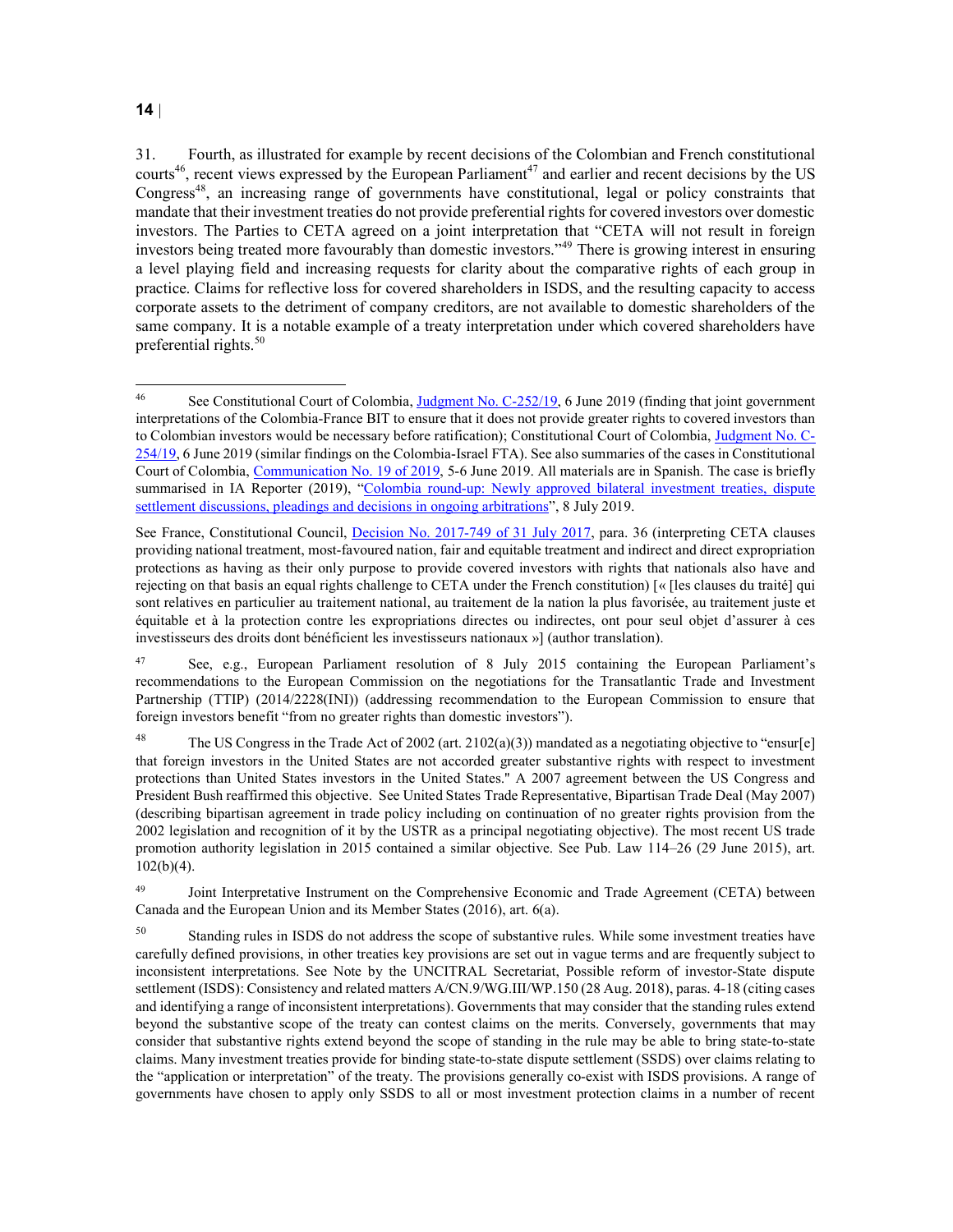32. The preferential rights could be addressed through changes to domestic law to allow shareholder claims for reflective loss and shareholder access to corporate assets. However, it does not appear that any government is considering a change to its corporate law generally to allow shareholder claims for reflective loss against the government, companies or others. Nor does not appear that any multinational enterprise or business organisation supports change generally in the law to allow shareholder recovery of reflective loss against companies and governments. The recent court cases cited above make it clear that the general rule is well established in domestic and regional law. The availability of clear model treaty provisions aligned with well-established domestic law may thus be of value and importance to treaty policy for governments and parliaments in a range of economies. It may help them to explain relative treatment to interested stakeholders such as domestic companies interested in attracting domestic share capital, domestic shareholders or workers.

33. As noted, the second component, which will be addressed in future work, will address company remedy regimes: remedies in ISDS for certain directly-injured domestic companies. A single company claim by the injured company is the normal regime in corporate law. There is no shareholder access to remedies against the party injuring the company. Concurrent claims arising from the same injury by companies and shareholders, or by multiple shareholders, are consequently rare. Litigation costs are lowered.

34. A directly-injured company will generally have recourse under domestic law or in commercial arbitration or both. However, if the company is incorporated in the host state (or otherwise has host state nationality), it will normally not have access to ISDS.

35. Company remedy regimes can provide additional remedies in ISDS for specified companies. They can address perceived concerns about potential recourse in domestic law or commercial arbitration. In contrast to the first component, for which there are few examples of express statutory or treaty language, a substantial number of investment treaties contain express provisions for company recovery.<sup>51</sup> The basic principle in most existing regimes is that a domestic company controlled by a foreign covered shareholder can obtain access to remedies in ISDS. In recent multilateral treaties, this has generally taken the form of a type of derivative action: the controlling shareholder is empowered to bring a claim on behalf of the company.

36. Company remedy regimes differ fundamentally from shareholder claims for reflective loss. First, the remedy goes to the company, not only to certain shareholders. A remedy for a company automatically benefits all investors and stakeholders in the company. This includes covered shareholders, domestic shareholders and creditors. In reflective loss claims, only the claimant shareholder loss is addressed. Remedies payable to shareholders can be detrimental to the company, non-claimant shareholders and company creditors.

treaties. See, e.g., 2019 USMCA, 2020 Regional Comprehensive Economic Partnership (RCEP), the 2018 EU-Japan Economic Partnership Agreement and the 2020 UK-Canada Trade Continuity Agreement. In some cases, negotiations over possible inclusion of ISDS are continuing. Other alternatives to resolve disputes may also be available.

<sup>51</sup> For examples in multilateral treaties, see, e.g., Additional Protocol to the Pacific Alliance, CPTPP, USMCA, CETA.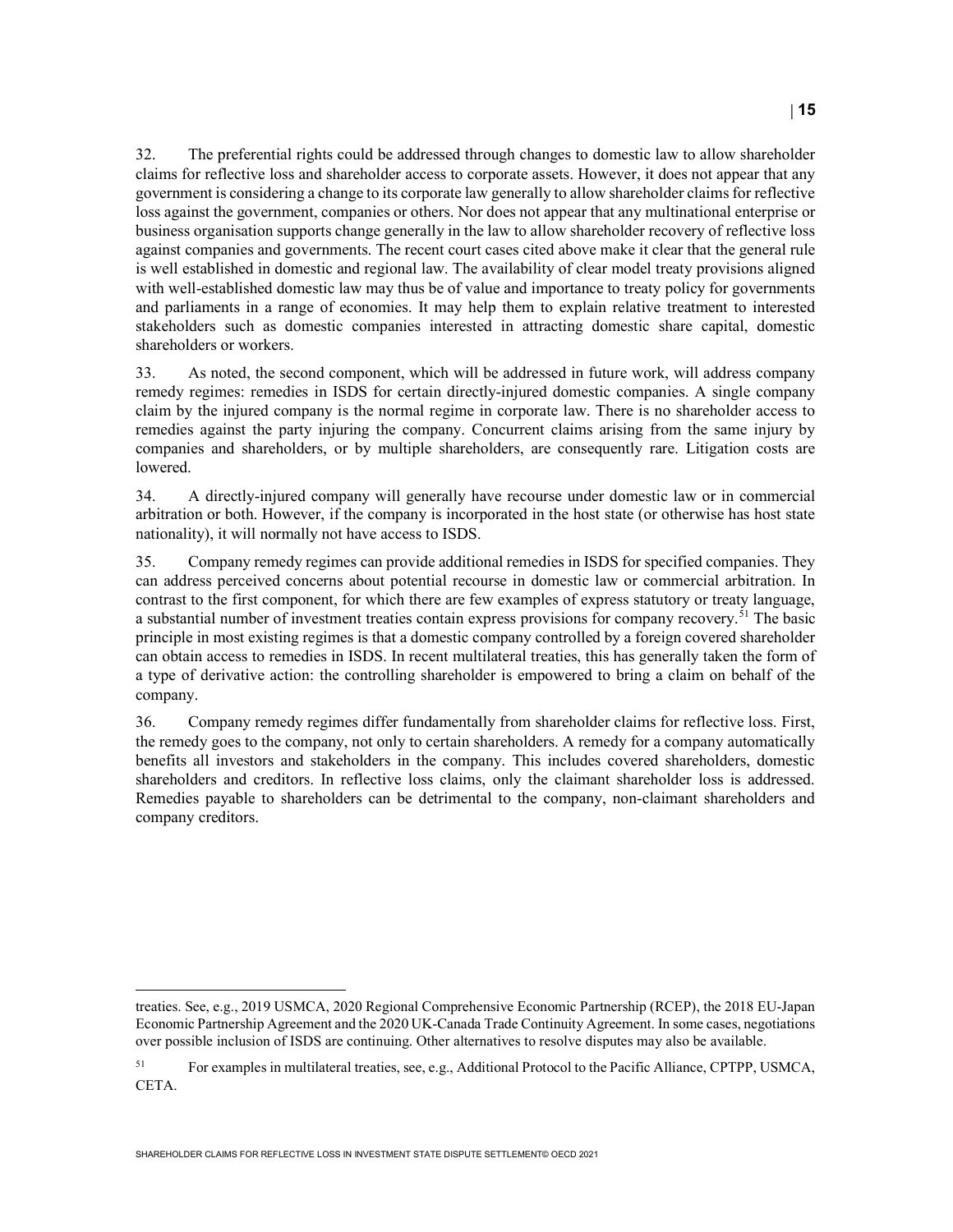37. Second, in a company remedy regime, the full injury can be addressed in a single claim.<sup>52</sup> Multiple claims are rare. In contrast, allowing shareholder claims for reflective loss claims makes multiple claims available, and makes multiple claims necessary to repair the injury. Tactical procedural behaviour by beneficial owners of shareholders can further increase the number of claims.

38. It is valuable to consider the first two components together. For example, governments that have been leading proponents of including derivative action mechanisms in their treaties to allow for company remedies have generally categorically opposed reflective loss claims under their treaties without identifying any exceptions. They interpret their treaties as barring reflective loss claims while creating a regime for company recovery under certain conditions. They have described the two elements as interrelated policy decisions.<sup>53</sup>

39. While the two components are related, they are distinct. Governments can choose policies on each independently. They can decide whether or not generally to limit shareholder claims to direct loss. In either case, they can decide whether or not to include a company recovery regime and how to design its criteria for access.

40. The development of a single compromise solution in this area may be challenging. The componentby-component approach can develop different regimes with predictable consequences. It can help clarify concepts. It can facilitate analysis and help governments to negotiate including over possible broadly agreed approaches.

#### 16

<sup>52</sup> <sup>52</sup> Company remedy regimes involve claims for the company's direct loss. The claim is based on and seeks a remedy for the company's direct loss. Company remedy regimes are not claims for reflective loss as framed herein. A remedy for the company will benefit shareholders, including the claimant shareholder but also all others, and creditors. Their reflective losses may be reduced or eliminated. But the claim is for the company's direct loss.

<sup>&</sup>lt;sup>53</sup> The regimes are described here principally as set forth by relevant governments that make their interpretations public including in non-disputing party submissions. Arbitral interpretations have differed in some cases. Model clauses can help ensure government intent is achieved.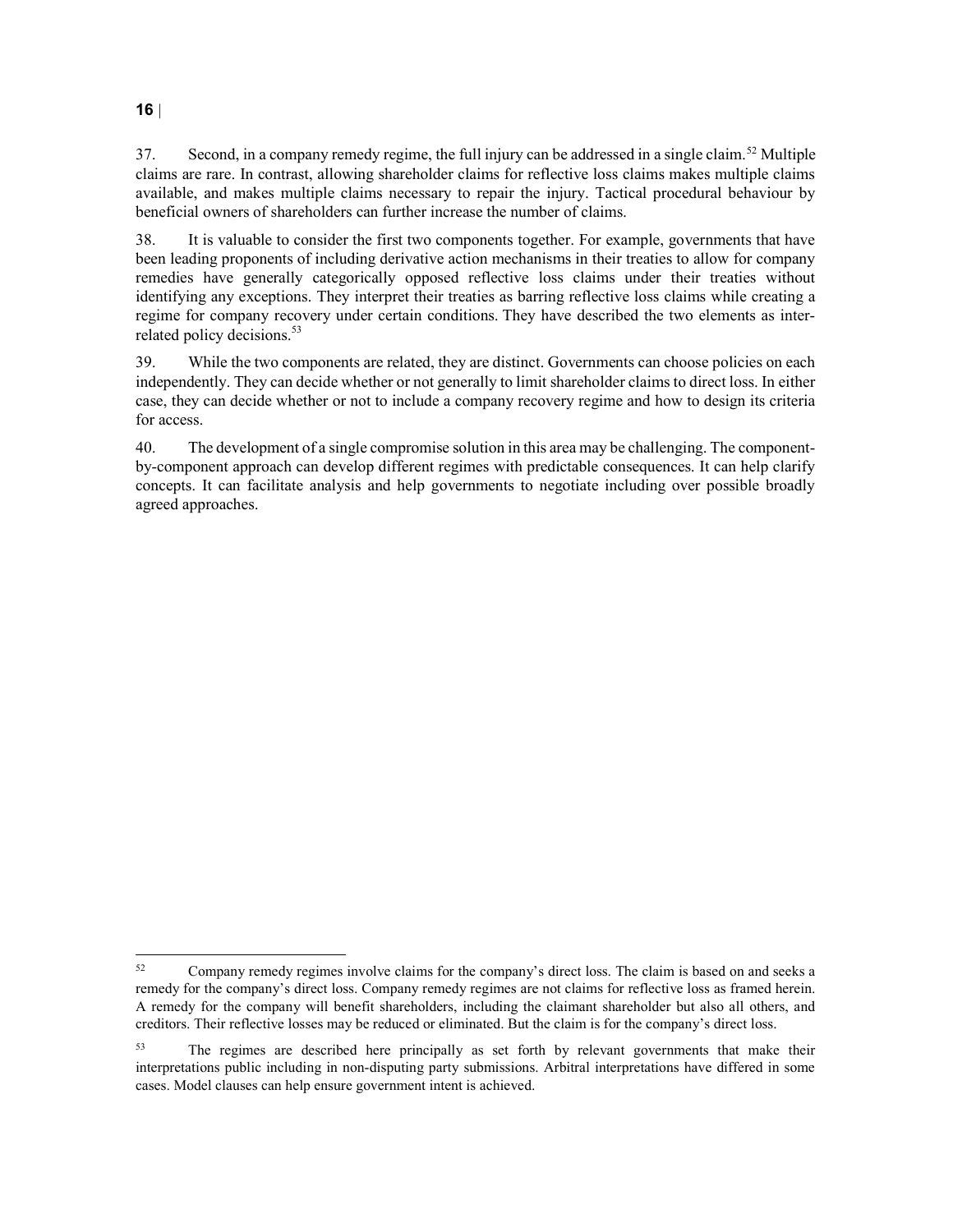# 3. Draft model text for a first component: a shareholder generally only has standing in ISDS to bring claims for its Direct Loss

#### Article XX. Standing for shareholders.

1. A covered shareholder claiming on its own behalf shall only have standing to claim for Direct Loss. It must demonstrate Direct Loss in addition to the existence of an applicable treaty obligation.

2. For a claim to be for Direct Loss,

The covered shareholder's loss must be incurred in its capacity as a shareholder. The covered shareholder's claimed injury must also be separate and distinct from any alleged injury to the company in which it holds shares. A diminution in the value of a shareholding or in distributions to shareholders, which is the result of a loss suffered by the company, is not injury which is separate and distinct from the damage suffered by the company.

Reflective Loss shall mean shareholder loss incurred in its capacity as a shareholder that is not Direct Loss.

3. For greater certainty, and for purposes of standing in ISDS,

- a. the express or implicit inclusion of shares in the definition of Investment has no effect on the requirement for Direct Loss;
- b. shareholders can own or control shares in a company, and can control a company, but as shareholders have (i) no ownership or control of company assets; and (ii) insufficient interest in company assets for standing to claim Reflective Loss;
- c. [To the extent the treaty covers indirect shareholders,] the requirement for Direct Loss applies to both direct and indirect shareholders;
- d. the requirement of Direct Loss is not satisfied by the fact that a respondent state allegedly has a treaty obligation to the covered shareholder or that the alleged obligation may have a different basis than an obligation to the company;
- e. to the extent if any that a treaty may apply to claims for loss of opportunity, once a company is constituted, the loss of an opportunity to conduct business activities carried out or expected to be carried out by the company cannot constitute Direct Loss for a covered shareholder of the company. The respective property rights of a company and a shareholder are generally defined by applicable domestic corporate law and property law.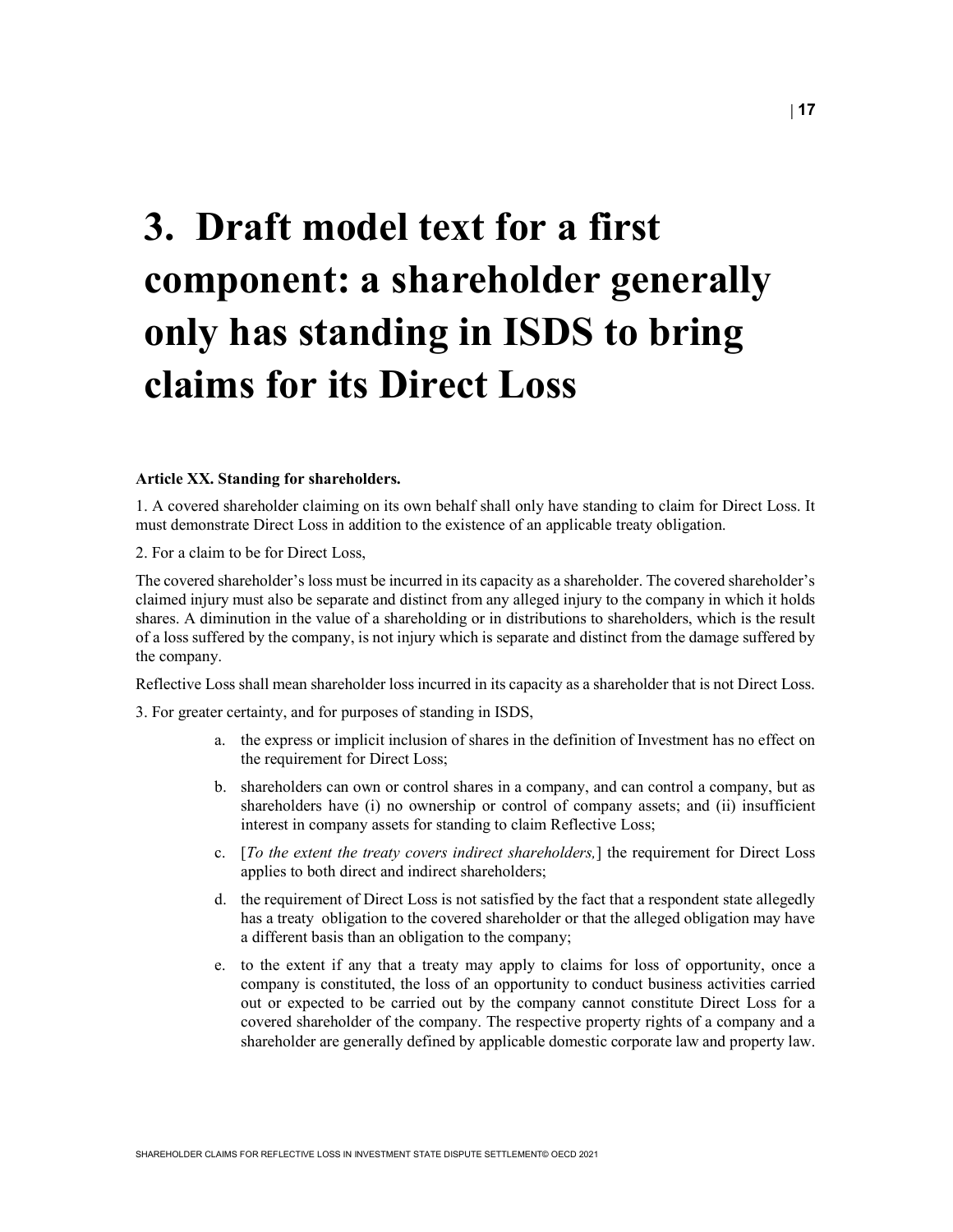4. Notwithstanding art. 1, when a Contracting Party directly and wholly expropriates the assets of a company, a covered shareholder who owns shares in the company has standing to claim for its Reflective Loss incurred as a result of the expropriation.

5. Notwithstanding art. 1, where there is no company remedy regime in ISDS in the applicable treaty,

- a. a covered shareholder who owns shares in a company has standing to claim for its Reflective Loss providing it demonstrates that it has sought a remedy for the company on behalf of the company in the respondent state and has been subject to a denial of justice in adjudicatory proceedings;
- b. a covered shareholder who owns or controls a company has standing to claim for its Reflective Loss providing it demonstrates that the company has sought a remedy in the respondent state to redress its injury and the company has been subject to treatment equivalent to a denial of justice in adjudicatory proceedings.

For purposes of article 5, a denial of justice in adjudicatory proceedings shall mean a denial of justice in adjudicatory proceedings under customary international law.

6. For shareholder claims under art. 4 or art. 5,

- a. [For inclusion in the provisions on consolidation]: to the extent possible, the respondent state shall have the power to consolidate claims into a single proceeding including claims under different treaties in which art. 4 or art. 5 is applicable.
- b. adjudicators shall consider interests in judicial economy;
- c. [For inclusion in the article on decisions/awards]: the award shall provide that it is made without prejudice to any right that any person may have under applicable domestic law with respect to the relief provided in the award.

7. Decisions on shareholder standing are a matter of the consent to dispute settlement of a Contracting Party and are jurisdictional in nature.

8. [For inclusion in provisions on early dismissals]: The respondent state shall have the power to obtain a decision on whether a shareholder lacks standing for some or all of its claims at an early stage of the proceedings. The respondent may also raise the scope of recoverable losses during the merits or remedies phase of a proceeding. Where the issue is raised belatedly without justification, the adjudicators may award costs [under the costs provisions].

9. [For inclusion in the article on decisions/awards]: Decisions and awards shall clearly distinguish between different corporate entities and between shareholders and companies.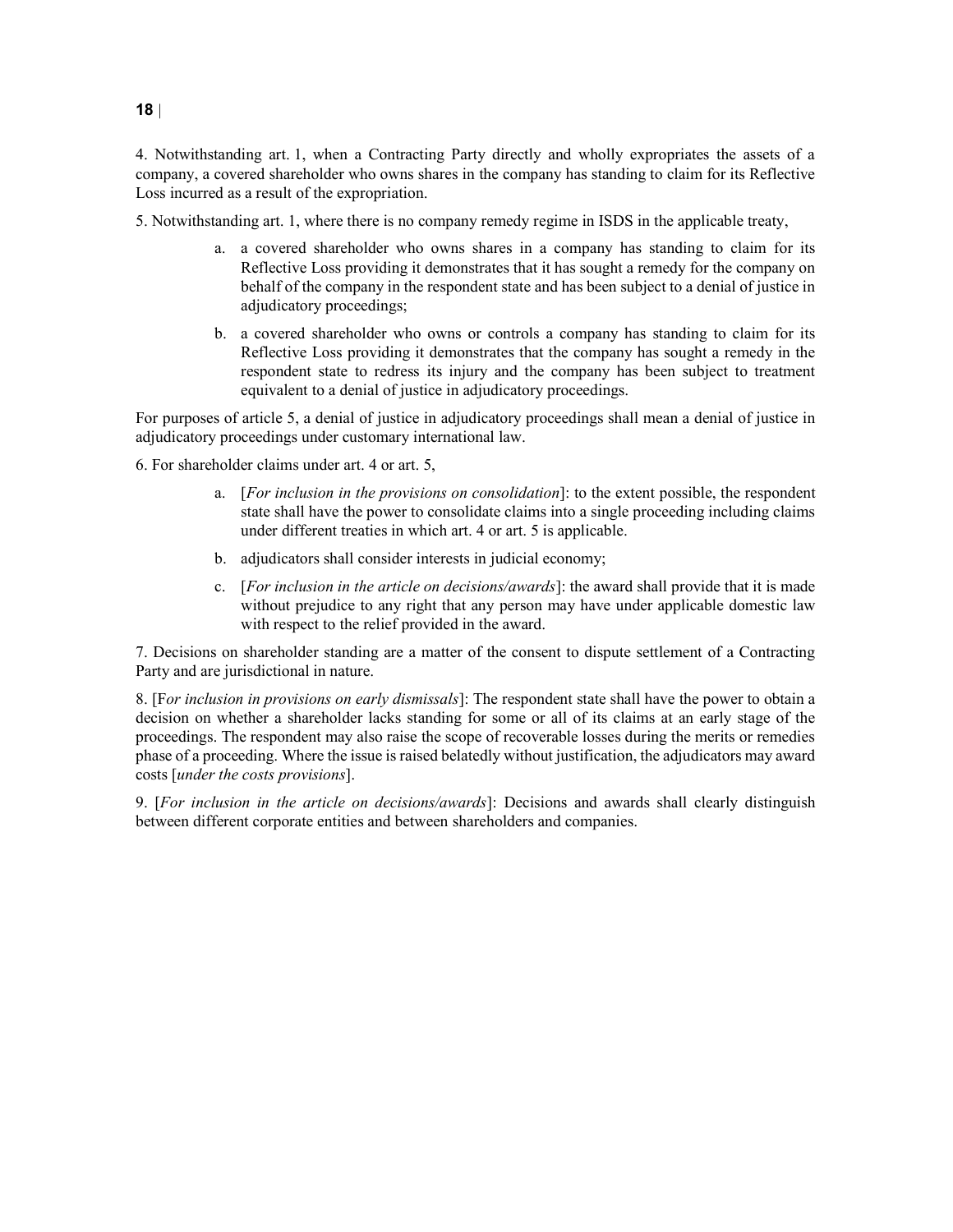| 19

## 4. Commentary on the first component

41. The first component can be divided into four parts. Paragraphs 1 and 2 set out the general rule: (i) a requirement that a shareholder must establish that it has suffered Direct Loss in order to have standing to claim; and (ii) a definition of Direct Loss and Reflective Loss. Paragraph 3 provides clarifications of the definition of Direct Loss. Paragraphs 4-6 set out exceptions and conditions for their application. Paragraph 6a and paragraphs 7-9 address additional elements of the rule. The commentary addresses each of these four parts in turn.

#### 4.1. A general rule

#### 4.1.1. A loss-based general rule

42. The loss-based rule aligns the general rule under investment treaties with approaches under domestic law and general international law. Direct Loss for a shareholder is defined as loss incurred in its capacity as a shareholder that is separate and distinct from corporate injury. Direct Loss can form the basis of a shareholder claim.

43. Reflective Loss is defined as shareholder loss incurred in its capacity as a shareholder that is not Direct Loss. Reflective Loss is not separate and distinct from corporate injury. It cannot form the basis of a shareholder claim. The distinction between direct loss and reflective loss is well established in corporate law. It is recognised to be of fundamental importance in numerous cases.

44. Reflective Loss related to company losses extends beyond the diminution of the value of shares; it extends to the loss of dividends and all other payments which the shareholder might have obtained from the company had the company not been injured. This clarification is included in the rule.

45. The terms direct loss and reflective loss are used. Reflective loss is increasingly used in international and cross-jurisdictional analysis of corporate law as well as in many domestic legal systems. It has been used in the preliminary discussions in UNCITRAL Working Group III. It was used during the extensive inter-governmental analysis of reflective loss claims in ISDS at the OECD. Some jurisdictions use different terminology to refer to shareholder losses incurred due to a company loss. In common law jurisdictions, reflective loss is sometimes referred to as "derivative" loss. Some submissions in ISDS cases use the term "indirect injury" or other phrasing.

46. The definition of Direct Loss by reference to the loss at issue and its relationship to company losses is derived from leading cases and analysis in common law and civil law jurisdictions that have set out the relationship of the shareholder loss to company loss as the critical criterion for the rule. In the recent UK Supreme Court case of *Marex*, which reaffirmed the general bar against shareholder claims for reflective loss, Lord Reed underlined that "[t]he critical point is that the shareholder has not suffered a loss which is regarded by the law as being separate and distinct from the company's loss, and therefore has no claim to recover it."). Lord Hodge similarly emphasised that "the law's refusal to recognise the diminution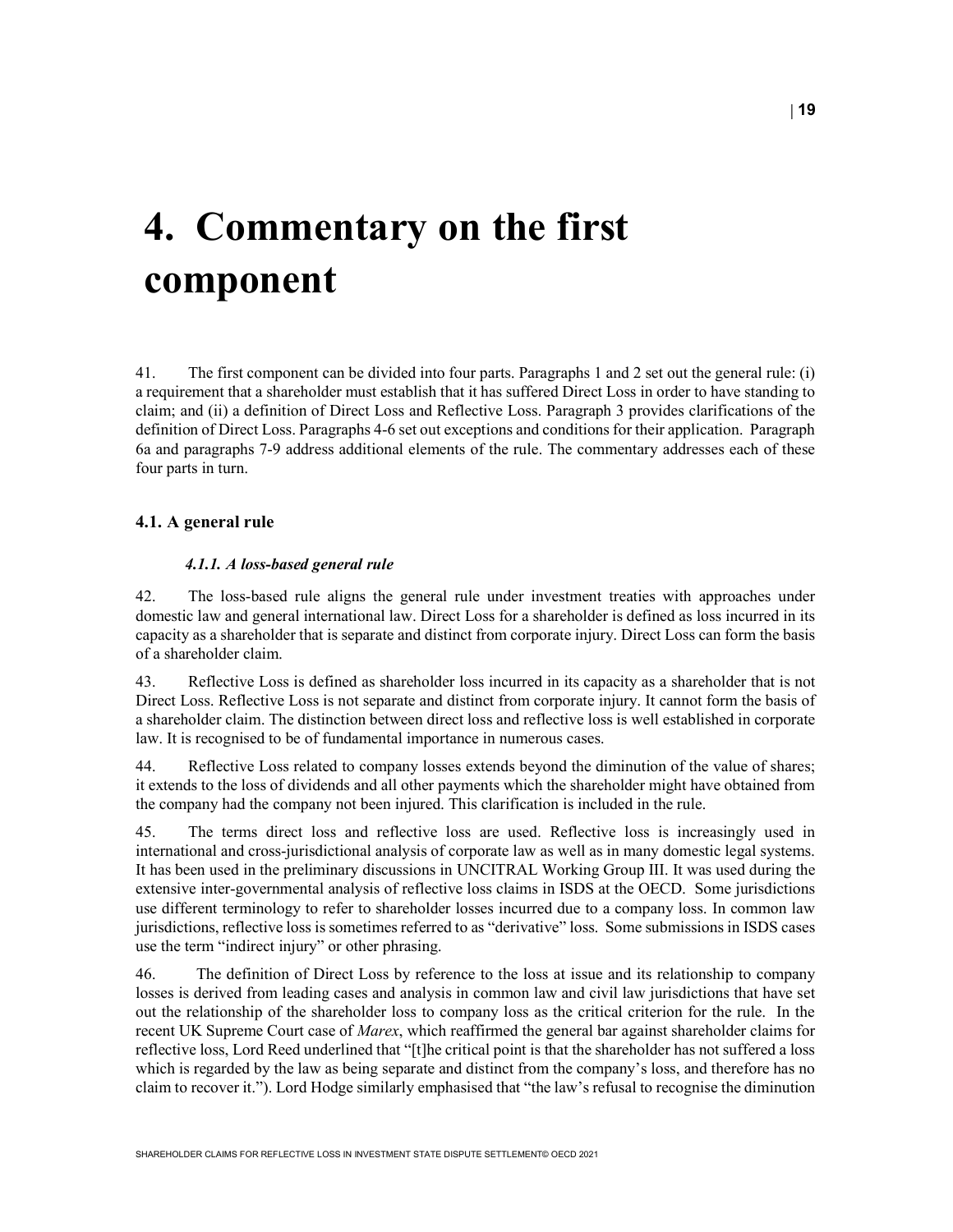in value of a shareholding or the reduction or loss of a distribution, which is the consequence of the company suffering loss as a result of wrongdoing against it, as being separate and distinct from the company's loss is a principled development of company law".<sup>54</sup>

47. In the United States, a federal appellate court has described the principle as follows:

A stockholder of a corporation does not acquire standing to maintain an action in his own right, as a shareholder, when the alleged injury is inflicted upon the corporation and the only injury to the shareholder is the indirect harm which consists in the diminution in value of his corporate shares resulting from the impairment of corporate assets. In this situation, it has been consistently held that the primary wrong is to the corporate body and, accordingly, that the shareholder, experiencing no direct harm, possesses no primary right to sue.<sup>55</sup>

In this formulation, the rule is framed in terms of the loss and the lack of standing is stated in general terms based on the relationship of the loss to company loss.

48. The Principles of Corporate Governance of the American Law Institute (ALI) recognise that although formulations of the rule can differ in some cases, all decisions are in fundamental agreement with a loss-based rule: "a wrongful act that depletes corporate assets and thereby injures shareholders only indirectly, by reason of the prior injury to the corporation, should be seen as derivative in character; conversely, a wrongful act that is separate and distinct from any corporate injury, such as one that denies or interferes with the rightful incidents of share ownership, gives rise to a direct action" (emphasis added).<sup>56</sup> The US government recently described the scope of direct claims by shareholders in a large domestic law damages claim against the United States by reference to whether the harm to the shareholder is "separate from harm to the corporation", and obtained dismissal of the shareholder claim.<sup>57</sup>

 $20|$ 

<sup>54</sup> Id. para. 108. Marex reaffirmed the case of Prudential Assurance Co Ltd v Newman Industries Ltd (No 2) [1982] Ch 204, which rejected a shareholder claim where "the deceit on the [shareholder] cause[d] the [shareholder] no loss which is separate and distinct from the loss to the company..."). Both cases relied on Foss v. Harbottle (1843) 2 Hare 461. See also Johnson v Gore Wood & Co., [2000] UKHL 65, [2002] 2 AC 1 at pp. 35-36 (Lord Bingham).

<sup>55</sup> Kauffman v. Dreyfus Fund, Inc., 434 F.2d 727, 732 (3d Cir. 1970) (emphasis added) (citations omitted), leave to appeal (cert.) denied, 401 U.S. 974 (1971), quoted in *In re Dein Host, Inc.*, 835 F.2d 402 (1st Cir., 1987).

<sup>56</sup> See also e.g., Gaff v. FDIC, 814 F.2d 311, 315 ( $6<sup>th</sup>$  Cir. 1987) ("Where the shareholder suffers an injury separate and distinct from that suffered by other shareholders,' or the corporation as an entity, the shareholder may maintain an individual action in his own right. … [A] diminution in the value of corporate stock resulting from some depletion of or injury to corporate assets is a direct injury only to the corporation; it is merely an indirect or incidental injury to an individual shareholder.") (citations omitted), modified, 828 F.2d 1145 (6th Cir. 1987); Pagan v. Calderon, 448 F. 3d 16 (1<sup>st</sup> Cir. 2006) (claim against governor of Puerto Rico).

<sup>57</sup> See Starr Int'l Co. Inc. v. United States, Principal and Response Brief for the United States, p. 30 ("'A basic tenet of American corporate law is that the corporation and its shareholders are distinct entities.' Thus, legal harms to a corporation give rise to claims belonging to the corporation itself.. … [A] shareholder may under certain circumstances bring a direct claim based on harm to itself that is separate from harm to the corporation."); Starr Int'l Co. Inc. v. United States, 856 F.3d 953 (Fed. Cir. 2017), leave to appeal (cert.) denied, (U.S. 26 Mar. 2018).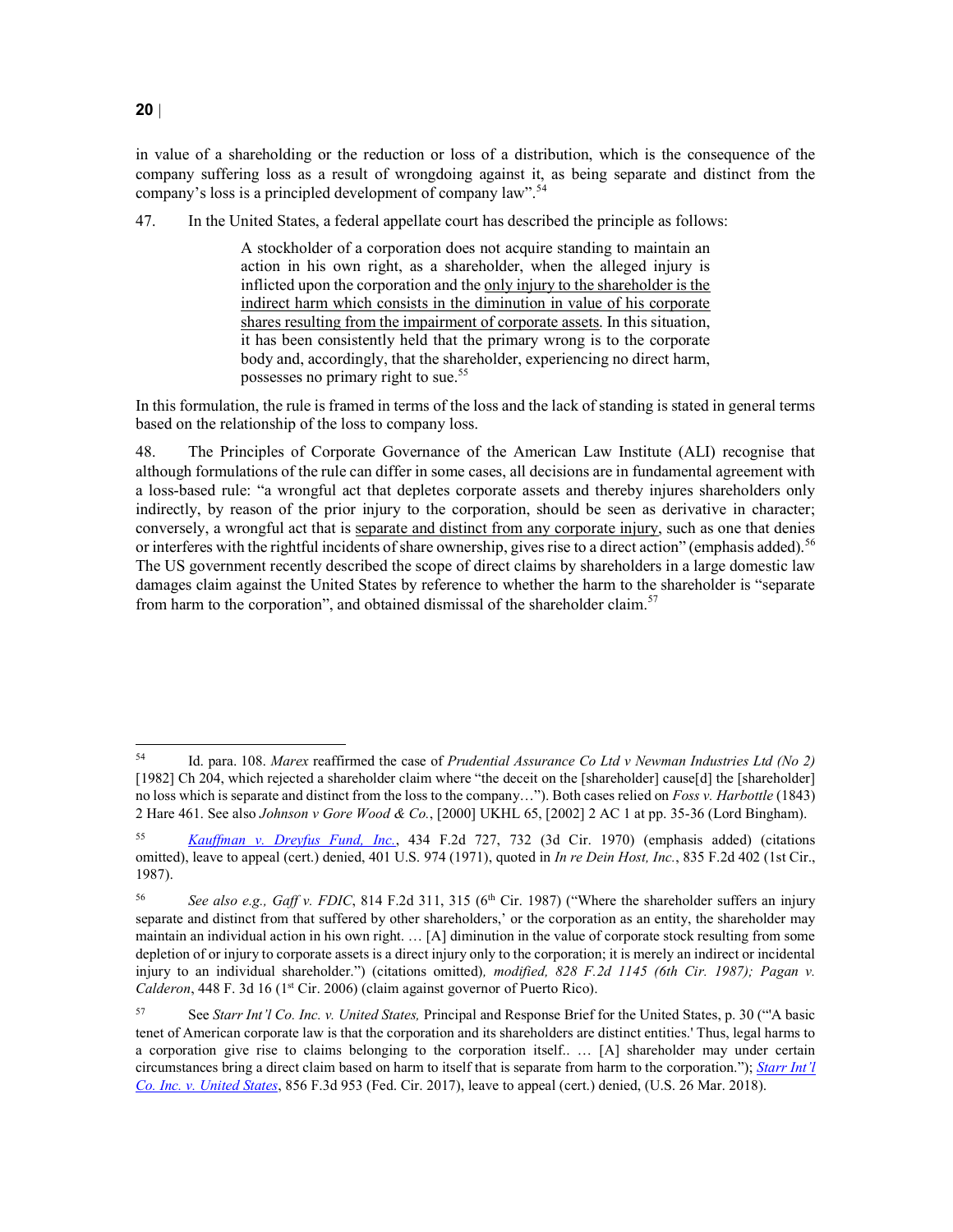49. A loss-based rule also applies in civil law jurisdictions. In the "Dubai-Fall" case, the German Supreme Civil Court (BGH) held that shareholder recovery is limited to losses not resulting from company losses.<sup>58</sup> The Court held that where a third party negligently damages a company, the shareholder cannot claim damages from the third party because this would run counter to the principle of capital maintenance (Kapitalerhaltung) and would conflict with the principle that the company's assets are bound for the purpose of the business (Zweckwidmung des Gesellschaftsvermögens).<sup>59</sup> The court gave this loss-based principle general application in barring claims for reflective loss.

50. In France, shareholders may bring claims against corporate executives or board members for "personal" losses.<sup>60</sup> Such personal losses must be independent from corporate losses. Shareholder losses that are only the "corollary" of corporate losses are not personal losses.  $61$ 

51. The Supreme Court of Canada, in civil law cases originating from Quebec, has made clear that a shareholder must demonstrate injury independent from that suffered by the company. In *Brunette*, the Court held that shareholders must establish a "direct injury  $\ldots$  distinct from that of the corporation".<sup>62</sup> The Court dismissed a shareholder claim at a preliminary stage due to the absence of an independent injury. As noted, the Court pointed out that the same rule applies in common law cases.

<sup>58</sup> <sup>58</sup> "Dubai-Fall", BGH 10 November 1986, WM 1987 13); see also Xiaoning Li, A comparative study of shareholder derivative claims (2007), pp. 199-200, 202 ("According to German law, only the injured [AG] company can bring an action to enforce its claims. Although the shareholders also suffer from the loss in value of shares, the loss is no more than indirect damage and the shareholders cannot bring actions directly"; same rule for GmbH type companies).

<sup>59</sup> See Hans de Wulf, Direct shareholder suits for damages based on reflective losses, in Stefan Grundmann et al., (eds.), Festschrift fur Klaus J. Hopt zum 70. Geburtstag am 24. August 2010: Unternehmen, Markt und Verantwortung (De Gruyter 2010) [1551], p. 12 (citing "Dubai-Fall", BGH 10 November 1986, WM 1987 13).

<sup>60</sup> Art. L225-252, Code de Commerce.

<sup>61</sup> See, e.g., Cour de cassation, chambre criminelle, Nos. 97-80664, 99-80387, 99-84855 (13 Dec. 2000) (three decisions) (rejecting shareholder claims because "la dépréciation des titres d'une société découlant des agissements délictueux de ses dirigeants constitue, non pas un dommage propre à chaque associé, mais un préjudice subi par la société elle-même") [the loss in value of shares in a company resulting from tortious acts by its managers constitutes, not a loss belonging to each shareholder, but a loss suffered by the company itself] (author translation); Cour de cassation, chambre commerciale, No. 97-10886 (15 January 2002) ((distinguishing between a shareholder's personal injury and his/her injury caused by injury to the company ; "le préjudice invoqué par M. X, ... n'étant que le corollaire de celui causé à la société, n'avait aucun caractère personnel") [the loss claimed by Mr. X, … being only the corollary of the loss inflicted on the company, did not have any personal character] (author translation) ; Philippe Merle, Droit commercial : Sociétés commerciales (7th ed. 2000) § 409 (for an individual action by a shareholder, the injury must be personal, independent from the alleged injury to the company).

<sup>62</sup> Brunette v. Legault Joly Thiffault, s.e.n.c.r.l., 2018 SCC 55, para. 31.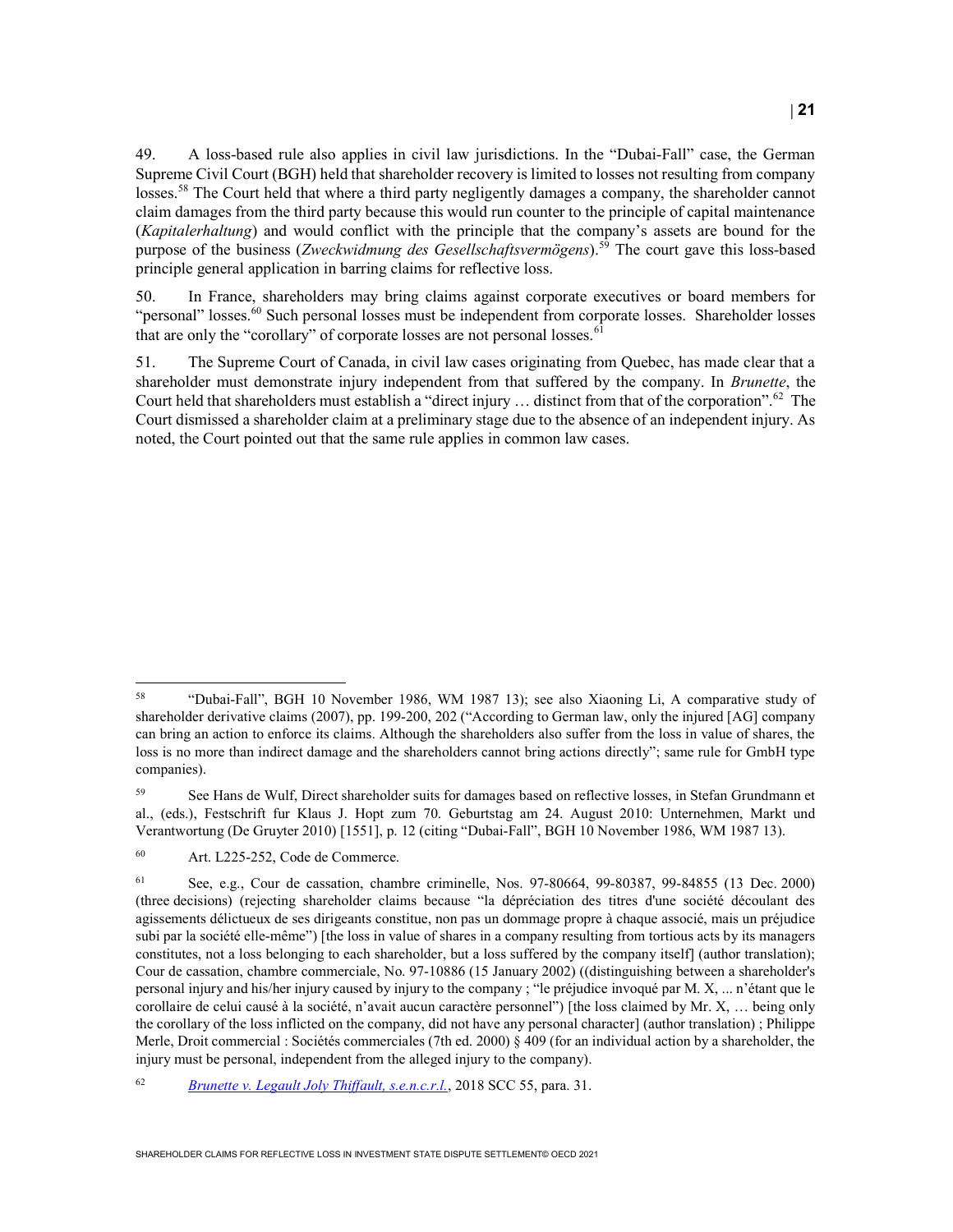52. Canada has also defined direct loss in similar terms in ISDS. In Clayton v. Canada, Canada expressly invoked claimant failure to demonstrate the "separate and distinct" loss requirement as the basis for dismissal of a reflective loss claim:

> The [shareholder] Claimants have not met their burden under Article 1116 to demonstrate the loss or damage they incurred as investors, separate and distinct from the alleged losses of their enterprise, Bilcon of Nova Scotia. As such, their claim for compensation in their Memorial must be dismissed.<sup>63</sup>

The case generated the most thorough publicly available submissions of government interpretations.

53. A focus on the nature of the loss focuses the inquiry on a relatively straightforward economic inquiry about the relationship of the alleged claimant loss to company loss. The determination of whether loss is Direct Loss can often be made at an early stage.

#### 4.1.2. A "bright line" general rule

54. The rule sets forth a "bright line" general rule. Standing for shareholder claims for reflective loss is generally excluded as a matter of law. Adjudicators must decide if the shareholder has established Direct Loss. If not, there is no standing for the claim unless an exception applies. Adjudicators do not have discretion in applying the rule.

55. Bright line rules have benefits in terms of predictability and clarity of application; at the same time, they are less flexible than looser criteria. They can offer cost savings in adjudication and in avoiding disputes.

56. Eilis Ferran has noted the alternative possibility of resolution of the rights of multiple parties, but recognises the efficiency of a rule that applies as a matter of law:

> [I]t can be argued that, rather than classifying shareholder claims for reflective loss as being irrecoverable as a matter of law, it could be left to trial judges to evolve detailed principles for the protection of creditors and other shareholders in such cases. …. However, shareholders should not recover at the expense of creditors or other shareholders and the absolute disallowance of shareholder reflective loss claims … is an efficient way of achieving that result.<sup>64</sup>

#### $22|$

l

<sup>63</sup> Clayton v. Canada, Canada's Counter-Memorial on Damages, para. 34 (emphasis added). See also Alicia Grace v. United Mexican States, Non-disputing Party Submission of the Government of Canada Pursuant to NAFTA Article 1128 (24 Aug. 2021), p. 8, footnote 25 ("A claim is direct if it concerns treatment of and loss by the shareholder that is separate and distinct from the treatment of the enterprise itself."); Legacy Vulcan v Mexico, Non-Disputing Party Submission of the Government of Canada Pursuant to NAFTA Article 1128 (7 June 2021), para. 29, footnote 28 ("A claim is direct if it concerns treatment of and loss by the shareholder that is separate and distinct from the treatment of the enterprise itself. On the other hand, a claim is derivative if the shareholder was affected simply as a consequence of the treatment of the corporation. In the latter case, a shareholder does not have any independent right of action under international law with respect to reflective losses it may have suffered as a result of the treatment of the corporation.")

<sup>64</sup> Eilis Ferran, Litigation by Shareholders and Reflective Loss, Cambridge Law Journal, 60 [2001], pp 245- 247; see also Mid-State Fertilizer Co. v. Exchange National Bank of Chicago, 877 F.2d 1333, 1335-36 (7th Cir. 1989) (pointing to the efficiency and fairness of company recovery); Marex, para. 38 (Lord Reed) (a bright line rule "has the advantage of establishing a clear principle, rather than leaving the protection of creditors and other shareholders of the company to be given by a judge in the complexities of a trial. Those complexities should not be underestimated. Even without the complications arising from the existence of concurrent claims, it would not be straightforward to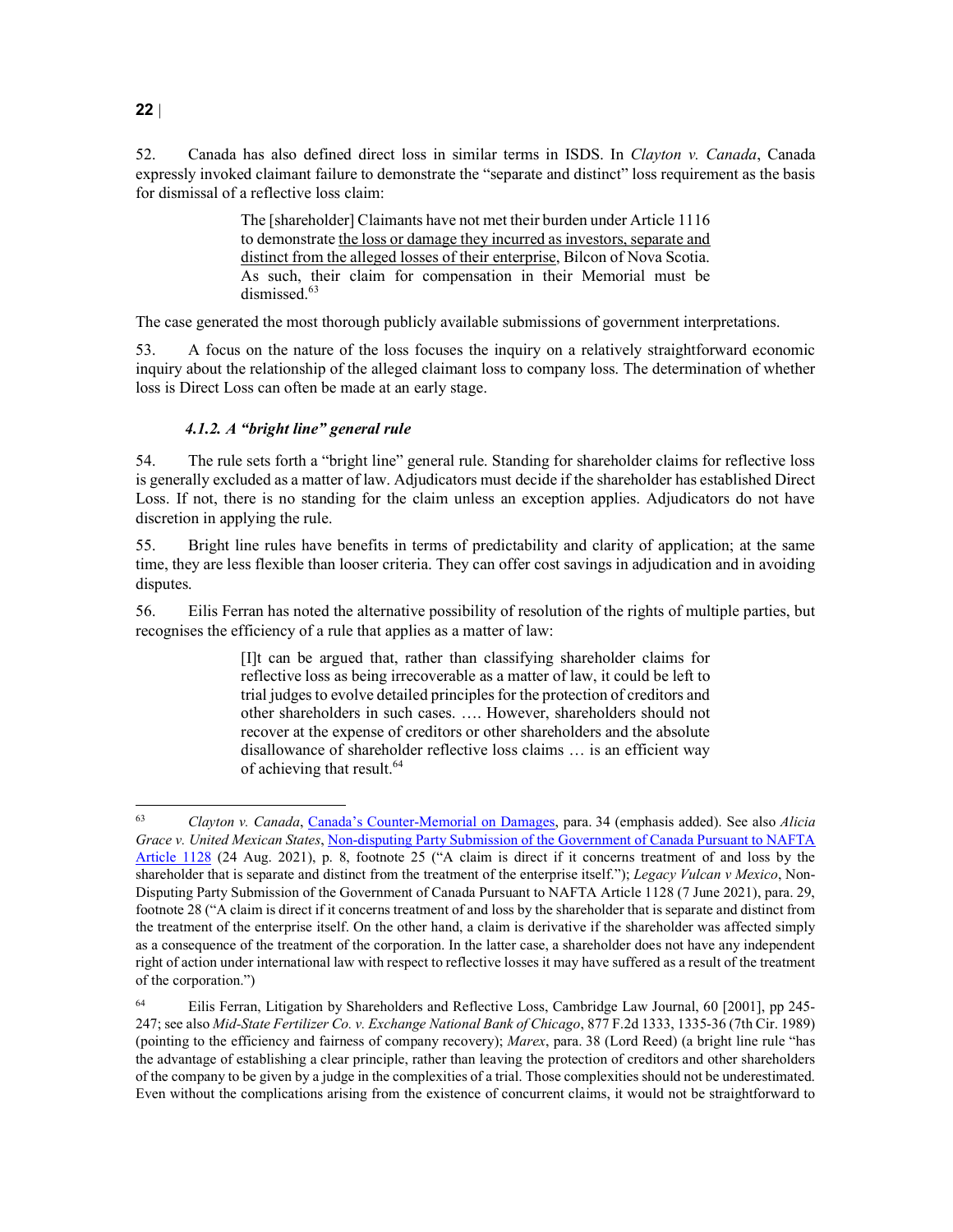57. A bright line general rule for covered shareholder standing in ISDS may make it easier for all parties to evaluate their needs for possible coverage under contract and commercial arbitration, insurance or other forms of protection. It provides a clear basis on which to invest and contract (for covered and noncovered investors).<sup>65</sup>

58. A bright line requirement for Direct Loss may also be well-suited to a consent- or fee-based dispute settlement system. In ISDS, a beneficial owner can choose its preferred covered corporate shareholder as a claimant.<sup>66</sup> Key parties including the company, major investors and others may have no access to the ISDS proceeding or be absent. They generally cannot have access as disputing parties. In Alicia Grace v Mexico, shareholder claimants objected to a request by alleged secured company creditors to intervene in the case and the request was denied.<sup>67</sup> Basic information about the company and company creditors may generally be lacking. Consent-based tribunals have no power to obtain information from non-disputing parties.

59. In domestic law, the no reflective loss rule means that multi-stakeholder corporate disputes between all shareholders and all creditors over corporate assets principally occur in insolvency and bankruptcy contexts. Courts in such cases generally have extensive powers to gather information and determine the respective rights of multiple parties. Generally all stakeholders with claims on corporate assets can submit claims in the process. Governments that are interested in broad availability of reflective loss claims may wish to consider possible institutional reforms to ISDS to facilitate the adjudication of multi-stakeholder corporate law and finance disputes.

60. In addition, in ISDS, the tribunal fees and costs may also be being paid only by a single shareholder and the government. The company, non-claimant shareholders and company creditors may not be contributing to tribunal fees in a shareholder claim for reflective loss. The time and costs need to determine the respective rights and losses of multiple parties can be considerable even where information is fully available. A tribunal whose costs are covered by only a small fraction of the relevant parties may for example feel constrained in the time that it can devote to a full consideration of different losses. Few if any ISDS cases have engaged in extensive analysis of the distribution of reflective loss among all corporate stakeholders. A bright line general rule may be well adapted to the practical limitations on tribunals in ISDS.

establish the extent, if any, to which a fall in the value of a company's shares was attributable to a loss that it had suffered as a consequence of the defendant's wrongdoing. But the existence of a concurrent claim by the company would add another dimension to the difficulties.").

<sup>&</sup>lt;sup>65</sup> See, e.g., *Bagdon v. Bridgestone/Firestone Inc.*, 916 F.2d 379, 384 (7<sup>th</sup> Cir. 1990) (shareholder cannot bring claim for reflective loss for itself; "Corporations are not partnerships. Whether to incorporate entails a choice of many formalities. Commercial rules should be predictable; this objective is best served by treating corporations as what they are, allowing the investors and other participants to vary the rules by contract if they think deviations are warranted.") (emphasis in original).

<sup>66</sup> See Gaukrodger Presentation, slide 10 (ISDS: Treaty Shopping Using Attribution of Reflective Loss Claim(s)), available at https://uncitral.un.org/sites/uncitral.un.org/files/mediadocuments/uncitral/en/gaukrodger\_english.pdf; Joint Webinar on Reflective Loss (minutes 28-29), available at https://www.youtube.com/watch?v=EcMPWdZns3A&feature=youtu.be .

<sup>67</sup> See Alicia Grace v. Mexico, Procedural Order No. 4, Decision on the Ad Hoc Group of Bondholders' Application for Leave to Intervene (24 June 2019) (denying application to intervene by bondholders who (i) claimed as secured creditors to higher priority rights to corporate assets than the claimant shareholders; and (ii) contended that any award in favour of the shareholder claimants would undermine the company's ability to recover and thereby undermine their financial position).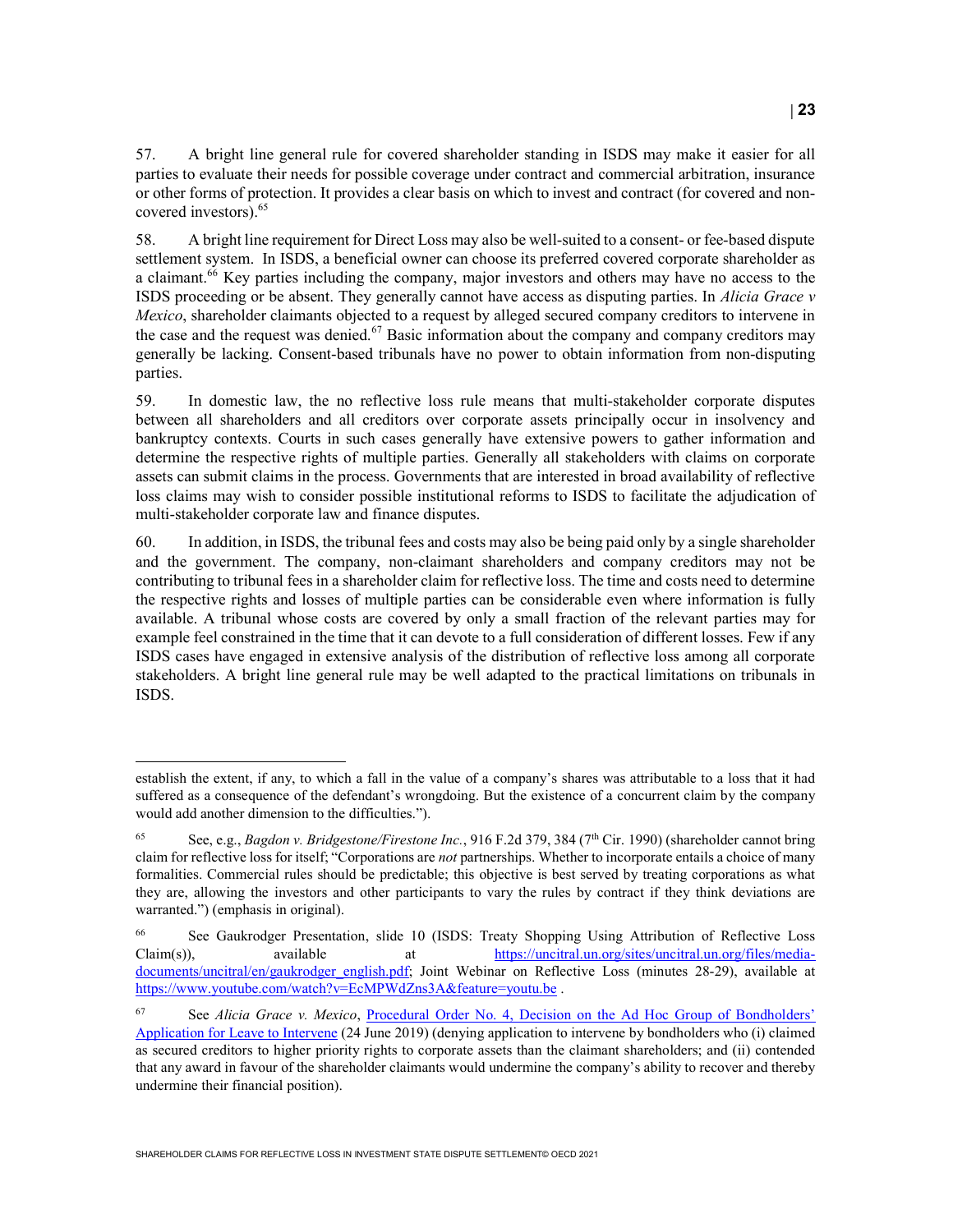#### 4.1.3. Differences with the domestic law context

61. As set out above, the first component seeks to set out rules generally aligning ISDS with the approach under domestic law and other international law. Governments may wish to bear in mind some differences between the consideration of reflective loss claims in domestic law contexts and the ISDS context.

62. First, the claim-expanding consequences of allowing shareholder claims for reflective loss in ISDS may be broader than they would be if the law were changed to allow standing for claims for reflective loss under many domestic law systems. Investment treaties generally set forth potentially broad causes of action for unfair treatment. A contract is not required. Purely economic loss can be recovered. If those substantive provisions are interpreted to provide a basis for recovery of reflective loss, possibly contrary to government interpretations of substantive law, covered shareholders could claim for reflective loss in many cases of alleged wrongful injury to a company. In contrast, in domestic law, even if the law were changed to make reflective loss recoverable, shareholders may rarely have a cause of action against third parties that injure the company. Shareholders may need to establish that the entity injuring the company owed the shareholder a "duty of care". There may be severe general limits on non-contractual claims for only economic loss. A commentator has noted, for example, that a change in domestic law to allow shareholder reflective loss claims would likely lead to a limited range of claims.<sup>68</sup>

63. A second difference with domestic law consideration of the issues is also significant. Domestic law cases consider whether shareholders as a class should be permitted to claim for reflective loss under the relevant circumstances. A change to domestic law to allow shareholder reflective loss claims, if accepted, would apply to all shareholders of companies under the relevant circumstances.<sup>69</sup> In contrast, ISDS considers only whether a sub-class of shareholders can bring such claims; it is well-established that shareholders outside the sub-class cannot bring such claims. The impact in terms of differential treatment of shareholders of the same company is stronger if reflective loss claims are accepted in ISDS than it would be in the domestic law context. Concerns about equal treatment of shareholders, a significant factor in domestic decisions, are stronger in the ISDS context.<sup>70</sup>

64. A third distinction is that all constituencies will normally have access to the domestic courts for claims under domestic law. In contrast, ISDS co-exists with the domestic courts (and frequently commercial arbitration) as an additional system for certain constituencies. In some cases, companies will have the additional access to ISDS while some shareholders will not. In others, some shareholders will have the additional access to ISDS while companies will not. These aspects will be considered further in the context of work on company remedy regimes.

<sup>68</sup> See Paul Davies, Reflecting on "Sevilleja v Marex Financial" (15 Oct. 2020) (noting that co-existing causes of action would be rare in domestic law even if shareholder reflective loss claims were allowed: referring to the "comparatively limited case where both the shareholder and company have independent causes of action against a defendant where losses overlap"), available at https://www.law.ox.ac.uk/research-subject-groups/commercial-lawcentre/blog/2020/10/reflecting-sevilleja-v-marex-financial.

<sup>&</sup>lt;sup>69</sup> Domestic law generally excludes shareholder claims for reflective loss because, inter alia, a claimant shareholder benefits at the expense of non-claimant shareholders as well as others who rely on the company. Shareholder claims for reflective loss are rejected for all shareholders even though any shareholder could be a claimant.

 $70$  Different rules for different groups of shareholders of the same company may create incentives for potential shareholders to reject investing in the disadvantaged class. Over time, it is possible that only unsophisticated or small shareholders may remain as domestic shareholders if other groups of shareholders have a superior status vis a vis the company, its assets and government regulation.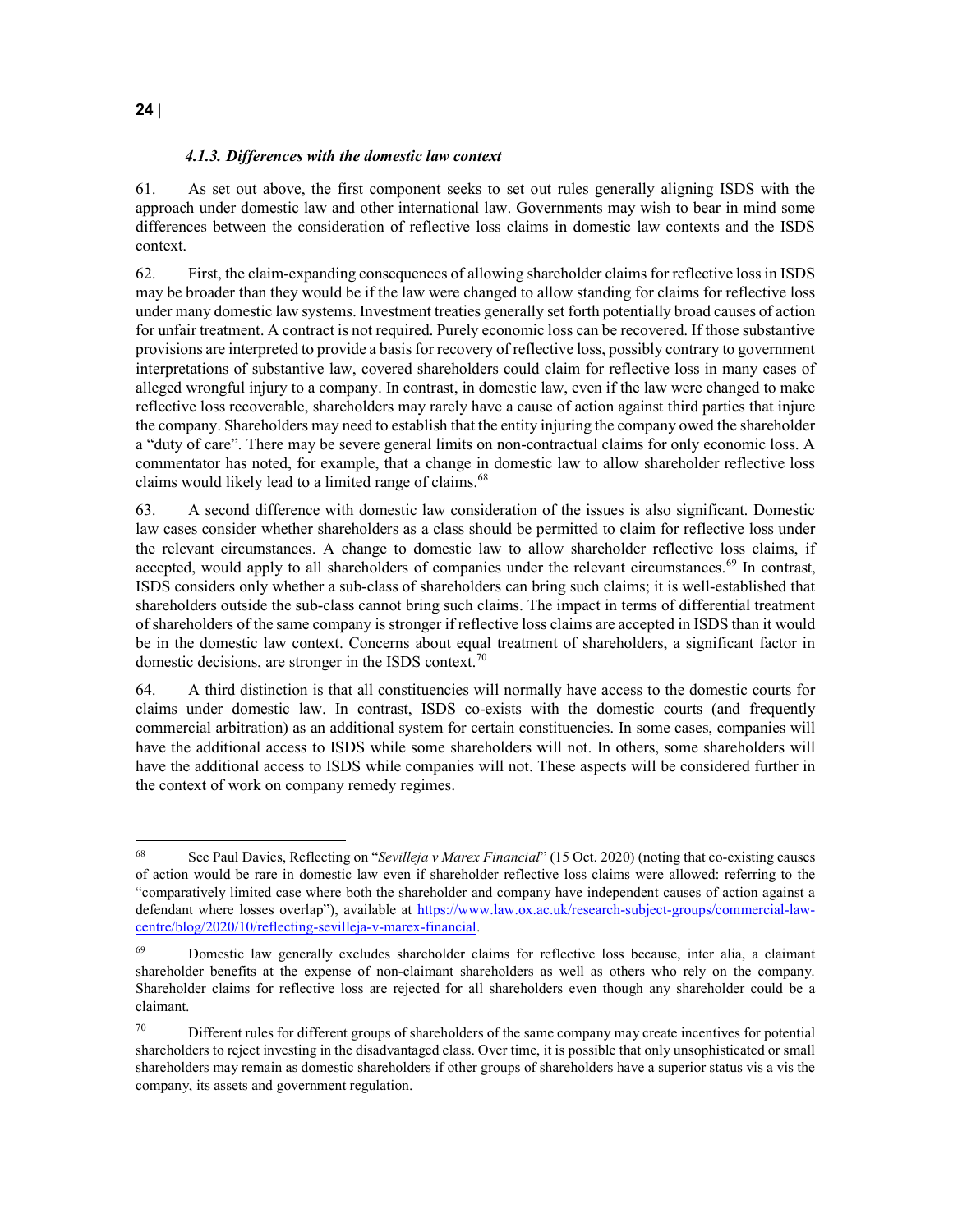#### 4.2. Clarifications

65. The model rule sets out five clarifications. The first separates the issue of coverage of shares as an investment under the treaty from the issue of reflective loss. It makes clear that the rule requires a shareholder to demonstrate Direct Loss regardless of whether shares are expressly included in a definition of investment. Some ISDS cases have relied on the inclusion of shares to find that reflective loss claims are permitted. Ascribing profound consequences in expanded shareholder rights to the mere inclusion of shares in the definition of investment may make it more difficult for governments to calibrate their commitments. The clarification ensures that governments can recognise shares as protected investments in their treaties without automatically attracting broad liability to shareholders extending far beyond normal corporate law.

66. The second clarification states that for purposes of standing in ISDS, shareholders can own or control shares in a company, and can control a company. However, as shareholders they have (i) no ownership or control of company assets; and (ii) insufficient interest in company assets for standing to claim Reflective Loss. This clarifies that general references in the definition of investment to ownership, control or interests in assets or investment do not affect the loss-based rule for shareholder standing to claim in ISDS.

67. The third clarification addresses indirect shareholders. The principal categories of direct loss to shareholders are injury to their intra-corporate rights such as the right to vote or attend meetings. Generally only direct shareholders of the company have such rights. The context of expropriation of the assets of the company is addressed in a specific exception rather than seeking to address it through the definition of Direct Loss.

68. The fourth clarification states that a shareholder right or cause of action -- or an alleged obligation or duty owed to a shareholder -- is generally not sufficient for standing in the absence of Direct Loss. The clarification reflects the general approach in domestic law. For example, in the "Dubai-Fall" case cited above, the German Supreme Civil Court found that if the shareholder's loss was reflective, the existence of a separate legal duty to the shareholder would make no difference: the claim would be denied.<sup>71</sup> In Brunette, the Supreme Court of Canada reaffirmed that shareholders must "demonstrate the existence of an independent fault and a direct injury, both of which are distinct from that suffered by the corporation".<sup>72</sup> In Basab, Inc. v. Superb Glory Holding Ltd., the Court of Final Appeal for the Hong Kong Special Administrative Region found that the focus of the rule against reflective loss must be on the type of loss claimed as opposed to the causes of action being asserted. Thus the rule applies even if the claimant can establish an independent cause of action against the wrongdoer.<sup>73</sup> In Potthoff v. Morin, a US federal appellate court applied the rule barring shareholder standing to claim reflective loss to a shareholder claiming under a statutory cause of action: "when [the shareholder] incorporated [the company], he relinquished the right to seek direct legal redress under [the statute] for injuries suffered by him as [the company]'s sole shareholder and principal employee."<sup>74</sup> In *Thomas v. D'Arcy*, Justice Williams' opinion similarly underlined that the court was denying the shareholder's claim notwithstanding that "the respondents owed [the shareholder] a duty separate and distinct from the duty owed to the [two]

 $71$ See "Dubai-Fall", BGH 10 November 1986, WM 1987 13) (finding that German law would deny shareholder claim for reflective loss even though the defendant breached duties towards the shareholder).

<sup>72</sup> Brunette v. Legault Joly Thiffault, s.e.n.c.r.l., 2018 SCC 55, para. 31 (emphasis added).

<sup>73</sup> Basab, Inc. v. Superb Glory Holding Ltd., [2017] HKCFA 52 (Court of Final Appeal of Hong Kong SAR) quoting Landune International Ltd v Cheung Chung Leung, [2006] 1 HKLRD 39 (Court of Appeal of Hong Kong SAR); Rita Cheung, The no reflective loss principle: a view from Hong Kong, I.C.C.L.R. 2009, 20(7), pp. 223-229.

<sup>74</sup> Potthoff v. Morin, 245 F.3d 710, 716-717 (8<sup>th</sup> Cir. 2001) (citation omitted).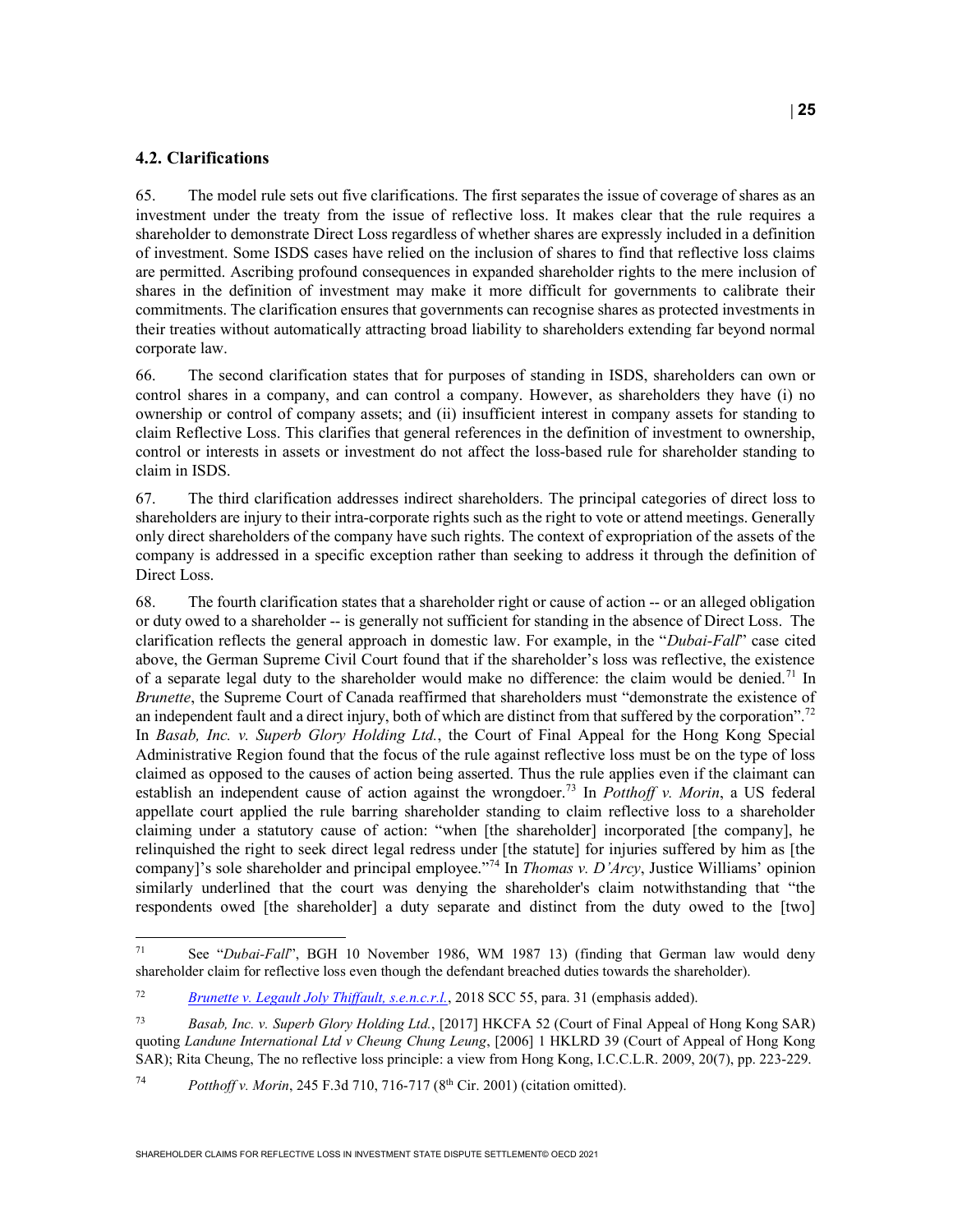corporations. The critical question is not so much with respect to the duty, but with respect to the damages recoverable consequent upon its breach".<sup>75</sup>

69. In addition to permitting reflective loss claims based on finding that the treaty creates a separate cause of action, some ISDS tribunals have at times relied on findings that the treaty cause of action differs from the company claim in various ways. The model rule clarifies that such possible differences are irrelevant to the loss-based rule.<sup>76</sup> The clarification excludes allowing reflective loss claims based, for example, on findings that the fundamental or essential basis of the claim is different, or that claims are juridically and analytically distinct. A cause of action may generally be necessary but is not a sufficient basis for standing under the rule.<sup>77</sup>

70. The fifth clarification addresses the approach of the tribunal in Clayton v. Canada.<sup>78</sup> In Clayton, a Canadian company (Bilcon Canada) was formed in 2002 to carry out a quarry project. The company applied for environmental approval for the quarry. The company's application was denied. The controlling US shareholders of the company did not seek approval to carry out the project themselves. The controlling shareholders brought a claim on their own behalf under NAFTA. They complained about alleged problems in the environmental review of the company's application. A majority of the tribunal found that the environmental review process was flawed.

71. In the damages phase, both Canada and the United States filed submissions interpreting NAFTA to exclude shareholder claims for reflective loss, noting that all three NAFTA governments are in agreement on the point. The tribunal found that shareholder reflective loss claims are in principle barred under NAFTA.

72. However, the tribunal found that an "opportunity" to obtain a satisfactory procedure was lost not by the company that sought the regulatory approval, but only by a group of companies all controlled by the claimant controlling shareholders.<sup>79</sup> The result was that the shareholders could recover themselves essentially in the same manner as if reflective loss claims were permitted for shareholder losses arising from the wrongful denial of approval to the company's project.<sup>80</sup> The tribunal did not cite law or precedent

<sup>77</sup> Some courts have distinguished cases in which a shareholder has a commercial contract with the third party that injures the company. As noted above, the model rule addresses treaty-based claims. It does not address shareholder-government contracts.

78 Clayton v. Canada, Award on Damages (10 Jan. 2019).

<sup>75</sup> Thomas v. D'Arcy, 2005 QCA 68 (Queensland Ct. App. 2005), § 29, 37.

<sup>76</sup> See, e.g., Victor Joffe et al., Minority Shareholders, (3d ed. 2009) §§ 1.151-152 [("The no reflective loss principle is not concerned with barring causes of action as such, but with barring recovery for certain types of loss. ... It is irrelevant that the duties owed by the defendant to the company and to the claimant may be different in content.") (citations omitted).

<sup>&</sup>lt;sup>79</sup> The lost opportunity was also at times described as an opportunity to invest rather than an opportunity to obtain a satisfactory procedure. Domestic courts have rejected shareholder efforts to recharacterise their reflective loss as a "loss of opportunity". See, e.g., Rivers v. Wachovia Corp., 665 F.3d 610 (4th Cir. 2011) (rejecting a shareholder effort to disguise a classic claim for a decline in the value of shares as a "lost profit opportunity" as "too clever by half").

<sup>80</sup> See Sylvie Tabet (General Counsel, Trade Law Bureau, Government of Canada), Shareholder Reflective Loss (undated) (power point presentation given at the Joint Webinar on Reflective Loss, slides 18-19 (stating that the Clayton tribunal failed to apply the rule that shareholders can only bring claims for direct damages properly), available at https://uncitral.un.org/sites/uncitral.un.org/files/media-documents/uncitral/en/tabet\_english.pdf.; see also Joint Webinar on Reflective Loss, available at https://www.youtube.com/watch?v=EcMPWdZns3A&feature=youtu.be.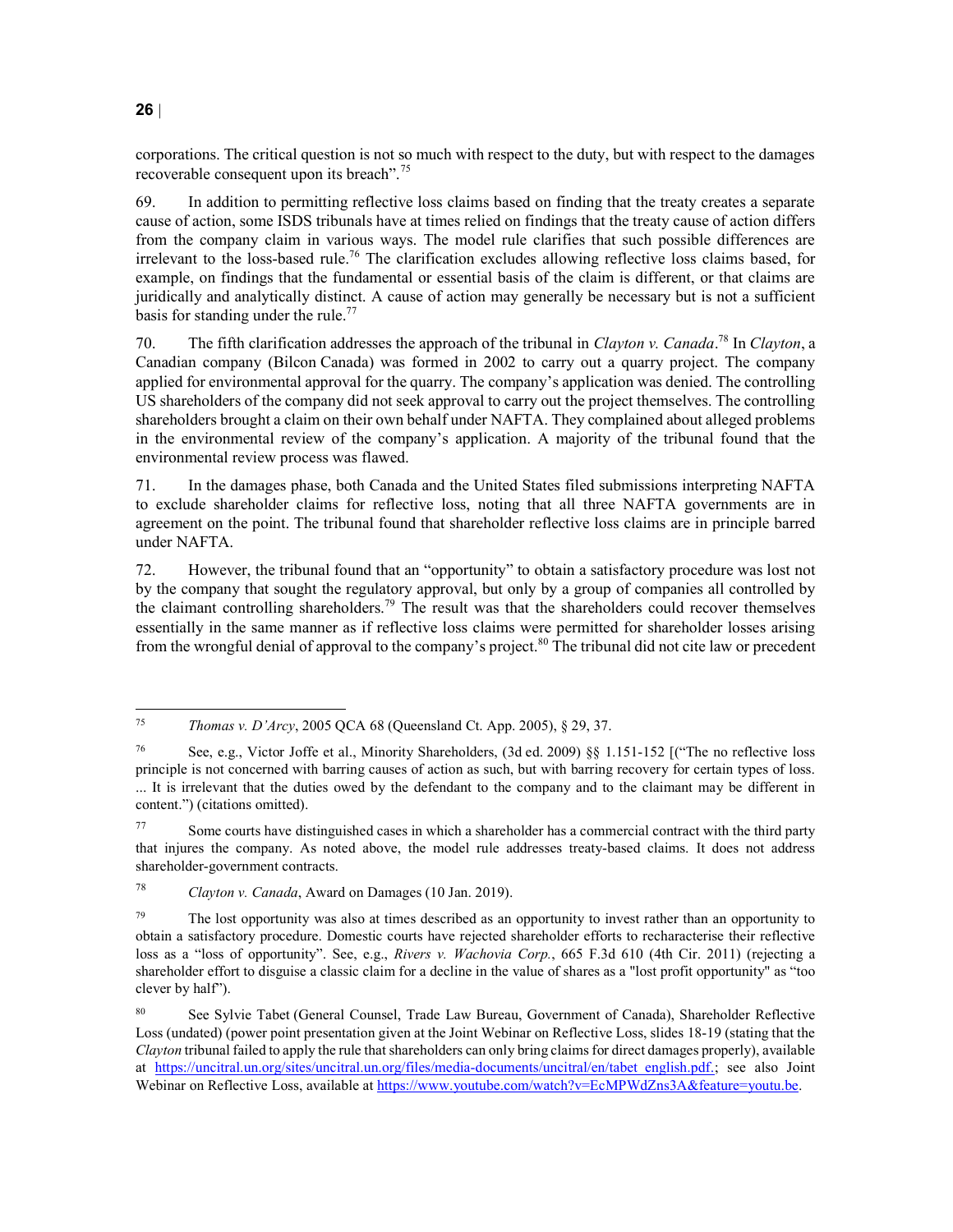on the issue. The tribunal's approach could open up risks that Reflective Loss could be recharacterised as Direct Loss.<sup>81</sup>

73. The clarification addresses this possibility with a clarification for purposes of shareholder standing in ISDS. The clarification takes no position on whether claims for lost opportunities are possible under any investment treaty. If they are, it clarifies that, once a company is constituted, the loss of an opportunity to conduct business activities carried out or expected to be carried out by the company cannot constitute Direct Loss for a covered shareholder of the company for purposes of shareholder standing for claims in ISDS.

74. The clarification further provides that, for purposes of standing in ISDS, the respective property rights of a company and a shareholder are generally defined by applicable domestic corporate law and property law. Comparative corporate law scholars have identified the rules protecting corporate property from appropriation by shareholders to be fundamental rules of corporate and property law across all advanced economies examined as well as in other major jurisdictions.<sup>82</sup> Respect in ISDS for corporate law and property rights under domestic law can further the goal of legal certainty and improve the prospects for investment.<sup>83</sup> The inclusion of the reference to the rule applying generally provides scope for the application of additional principles if, for example, the host government profoundly modifies its applicable corporate or property law in a discriminatory manner for a particular project.

 $8\sqrt{1}$ See Kappes v. Guatemala, Decision on Respondent's Preliminary Objections, (13 Mar. 2020), paras. 160-61 (noting but not deciding claims by shareholders that even if claims for reflective loss are impermissible, they could still recover under the *Clayton* approach to direct damages because "l]ike the claimants in *Clayton*, Claimants here have lost their opportunity to develop the Tambor project, which was an opportunity of theirs rather than of [the company]".).

<sup>&</sup>lt;sup>82</sup> See John Armour, Henry Hansmann, Reinier Kraakman, and Mariana Pargendler, "What is Corporate Law?", ch. 1 in John Armour et al., The Anatomy of Corporate Law (3d ed. 2017) (comparative analysis of Brazil, France, Germany, Italy, Japan, the UK, and the U.S.), pp. 5-6:

<sup>[</sup>A] firm serves, fundamentally, as the common counterparty in numerous contracts with suppliers, employees, and customers, coordinating the actions of these multiple persons through exercise of its contractual rights. The first and most important contribution of corporate law, as of other forms of organizational law, is to permit a firm to serve this coordinating role by operating as a single contracting party that is distinct from the various individuals who own or manage the firm. In so doing, it enhances the ability of these individuals to engage together in joint projects.

The core element of the firm [for this purpose] is what civil lawyers refer to as "separate patrimony." This involves the demarcation of a pool of assets that are distinct from other assets owned, singly or jointly, by the firm's owners (the shareholders), and of which the firm itself, acting through its designated managers, is viewed in law as being the owner. The firm's entitlements of ownership over its designated assets include the rights to use the assets, to sell them, and — of particular importance — to make them available for attachment by its creditors. Conversely, because these assets are conceived as belonging to the firm, rather than the firm's owners, they are unavailable for attachment by the owners' personal creditors.") (citation omitted).

<sup>83</sup> See, e.g., Clayton v. Canada, Canada's Counter-Memorial on Damages (9 July 2017) para. 26 ("Awarding damages to shareholders for losses incurred by enterprises undermines one of the most fundamental rules of corporate law in all three NAFTA Parties. Allowing shareholders to recover reflective losses under Article 1116 will weaken the corporation's separate legal personality, create unpredictability for investors, creditors, banks, and others who participate in the foreign direct investment market, create unfair conditions of competition among these different sorts of investors, and hence, inevitably decrease the opportunities for investment in the NAFTA Parties.")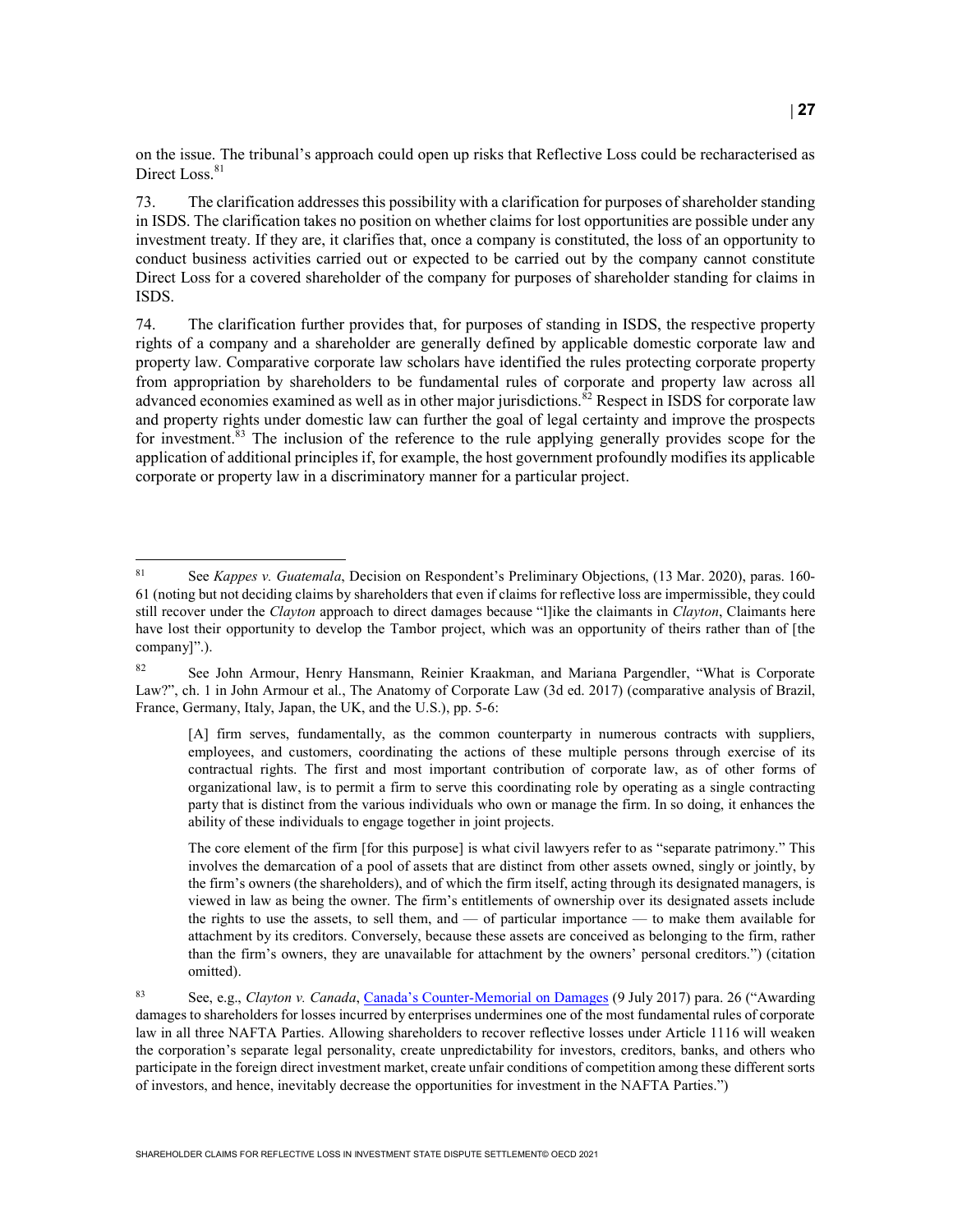#### 4.3. Exceptions

#### 4.3.1. Expropriation

75. A government may directly expropriate a company by acquiring its shares from the shareholders. Such action can cause Direct Loss to shareholders who lose their shares.

76. A government may also directly expropriate a company by appropriating essentially all of a company's assets. The company can suffer Direct Loss: it no longer owns the assets that the government has appropriated. It normally has a claim for expropriation of its assets if compensation is insufficient. Shareholders also suffer loss. However, it arises from the company loss of its assets. The shareholder loss is not separate and distinct from the company loss. It does not constitute Direct Loss under the general model rule.<sup>84</sup>

77. Article 4(a) establishes the expropriation of the company's assets as an exception to the requirement for Direct Loss for shareholder standing. Covered shareholders exceptionally have standing to claim for their Reflective Loss.

78. This exception may give rise to possible multiple claims for the same injury. The company may claim. Different groups of covered shareholders may claim. However, the direct expropriation of assets is relatively rare. Moreover, where essentially all of the company's assets are transferred to the government, the company may have difficulty bringing a claim or may face obstacles in the domestic courts or in arbitration. Consideration of possible approaches to company remedy regimes is relevant to approaches to expropriation.

#### 4.3.2. Denial of justice in adjudicatory proceedings in the host state

79. Paragraph 5 sets out two exceptions. They apply where there is no applicable company remedy regime in ISDS. The general primacy of the company in recovering for company injury is recognised.

80. Both exceptions apply only when there has been a denial of justice in adjudicatory proceedings in the host state. The first situation addresses situations where the domestic courts fail entirely to uphold their role with regard to corporate governance. The rule follows domestic law in generally recognising that, unless company management is tainted by a conflict of interest, it is for company management, not individual shareholders, to decide on how to deal with the claim for its injury.

81. However, in some cases, the corporate governance machinery in the company can break down. For example, the board of directors may improperly fail to cause the company to bring a claim against a third party that has injured the company because members of the board have a conflict of interest vis a vis the third party. The failure to bring a company claim injures the company directly. A shareholder does not suffer direct loss from the company failure to claim. However, in such situations, a shareholder can seek to act on behalf of the company under domestic law providing for shareholder derivative actions in the domestic courts.

82. The exception generally leaves the decision in this area to the domestic courts. Many legal systems place significant legal and practical barriers on derivative actions for various reasons. Derivative actions interfere with the normal governance of the company by its board or by a majority of shareholders, and

 $\bf 84$ Government expropriation of all the assets of the company may be considered as direct loss for shareholders under customary international law. However, as noted the model rule does not seek to reflect customary international law concepts and no view is expressed in that regard. Rather than seek to adjust the basic loss-based rule to include expropriation of company assets as direct shareholder loss, the model rule addresses expropriation of company assets as an exception to the loss-based rule. This permits a straightforward general rule.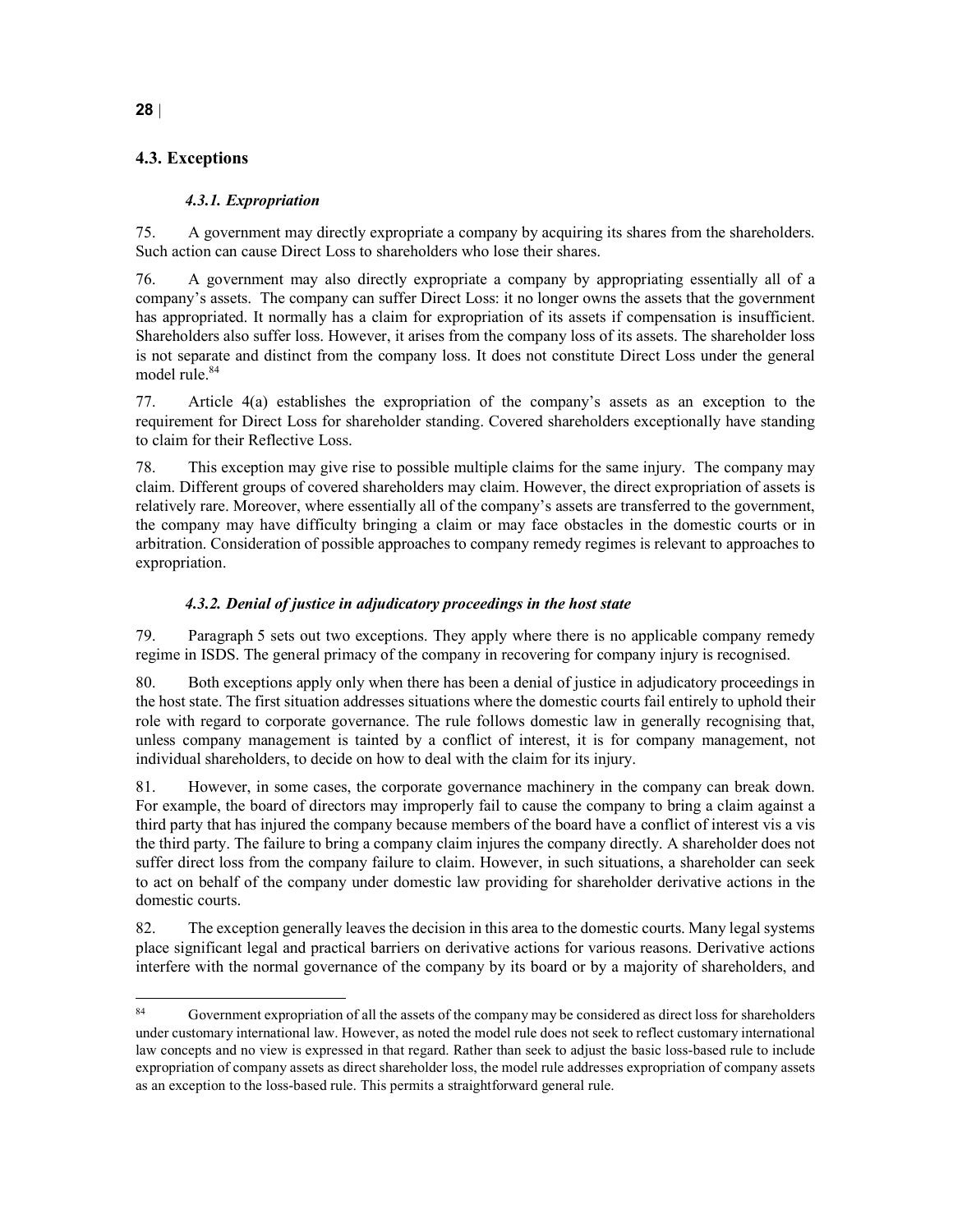raise other concerns. They can impose reputational and other costs on the company. Limits on the rights of minority shareholders and rejections of derivative actions are thus not unusual. The operation of these rules is part of the general environment for investment and varies between jurisdictions including between advanced economies. However, if the shareholder demonstrates that it has suffered from a denial of justice in adjudicatory proceedings in connection with a claim of this type, the exception permits a claim for Reflective Loss in ISDS.

83. This exception would be available to covered shareholders including minority shareholders. A 20% minority shareholder confronted with collusion between the majority domestic shareholder and government, to the detriment of the company, would have potential access to ISDS for its reflective loss. It would need to seek to enforce the company's interests in the domestic courts. If the shareholder suffers from a denial of justice in adjudicatory proceedings in this context, it would have standing for a claim.

84. The rule defines a denial of justice in adjudicatory proceedings by reference to customary international law.<sup>85</sup> The requirement of a denial of justice in adjudicatory proceedings limits the scope for ISDS tribunal evaluation of the quality of company recourse in the domestic courts. This may be desirable for several reasons. First, as consent-based tribunals with limited jurisdiction, ISDS tribunals may not well situated to evaluate the company's perspective. The shareholder may provide or have limited information about the company. The company, its board of directors, its creditors and its shareholders generally are not before the tribunal.

85. Second, the claimant shareholder's interest in claiming reflective loss may be a part cause of company inaction. Rules that allow shareholders to claim for themselves based on alleged impediments to company recovery can exacerbate the risk of company passivity, to the detriment of other investors. In contrast, where access to reflective loss is not available, shareholder interests are aligned with company interests and there may be more interest in company recovery. Third, ISDS tribunals compete in policy terms with the domestic courts as dispute settlement options for governments; this may affect ISDS tribunals' perceptions of the quality of recourse for claimants in domestic courts as compared to ISDS.

86. The domestic courts are thus subject to a limited degree of review of their role in upholding their national standards of corporate governance. Together with the growing competition for investment, this can provide incentives to strengthen corporate governance regimes.

<sup>85</sup> <sup>85</sup> An example of recent state practice setting out government views about the contours of denial of justice in adjudicatory proceedings is set out in Lion Mexico Consolidated L.P v. Mexico, Submission of the United States of America (21 June, 2019), paras. 6-9, 11-14:

A denial of justice may occur in instances such as when the final act of a State's judiciary constitutes a 'notoriously unjust' or 'egregious' administration of justice 'which offends a sense of judicial propriety.' More specifically, a denial of justice exists where there is, for example, an 'obstruction of access to courts,' 'failure to provide those guarantees which are generally considered indispensable to the proper administration of justice, or a manifestly unjust judgment.' Instances of denial of justice also have included corruption in judicial proceedings, discrimination or ill-will against aliens, and executive or legislative interference with the freedom of impartiality of the judicial process. At the same time, erroneous domestic court decisions, or misapplications or misinterpretation of domestic law, do not in themselves constitute a denial of justice under customary international law. … [T]he actions of domestic courts are accorded a greater presumption of regularity under international law than are legislative or administrative acts.… It is well-established that the international responsibility of States may not be invoked with respect to non-final judicial acts, unless recourse to further domestic remedies is obviously futile or manifestly ineffective. (citations omitted).

Mexico's interpretation of the denial of justice standard in its submissions is only indirectly available as summarised in the award (which also provides the tribunal's interpretation). See Lion Mexico Consolidated L.P v. Mexico, Award (20 Sept. 2021).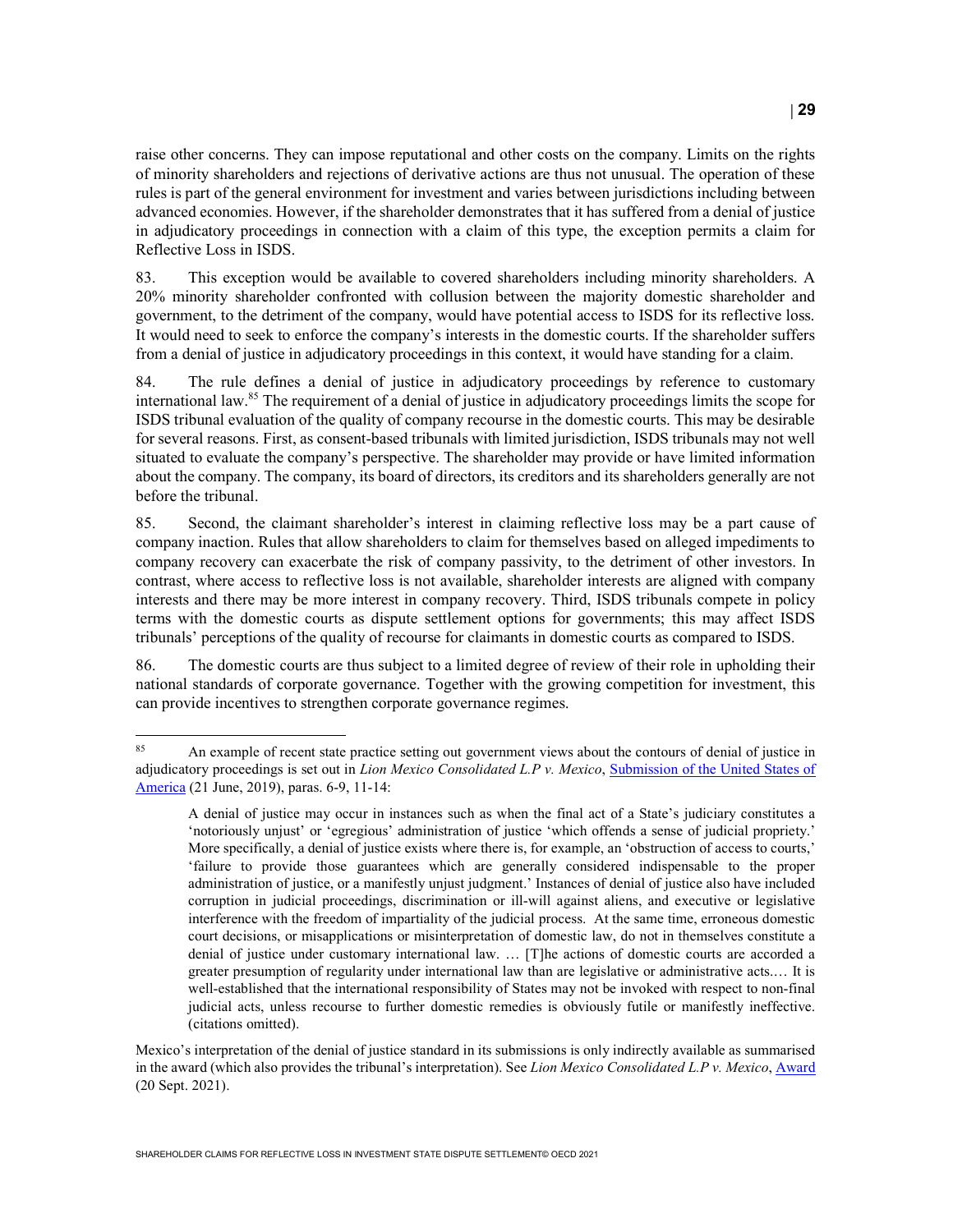87. The second exception in paragraph 5 sets out a narrow ground for shareholder claims for reflective loss due to the status of the company. Where the company brings the claim in the domestic courts but is subject to treatment akin to a denial of justice in adjudicatory proceedings, covered shareholders are exceptionally permitted to claim for their reflective losses.

88. The exception in art. 5(b) applies to companies owned or controlled by a foreign covered shareholder. The requirement of ownership and control is similar to requirements in typical company remedy regimes. Issues and potential provisions relating to the standard and proof necessary for a shareholder to establish that it has control or ownership are postponed until they are considered in that context.

89. The requirement that the company seeks to bring the claim for itself is in line with the general view that recourse for the benefit of the company rather than for the benefit only of some individual shareholders is the normal solution to company injury. Company injury is best resolved by possible company remedies that give relief to all shareholders and creditors of the company. However, where company recourse is subject to treatment akin to a denial of justice in adjudicatory proceedings in the domestic courts and there is no company remedy regime in the applicable treaty, a shareholder claim for reflective loss is exceptionally available. The standard is one "equivalent to" denial of justice in adjudicatory proceedings because that law is not directly applicable to treatment of a domestic company by its "own" government.

90. As noted, the rule provides that the art. 5 exceptions allowing claims for reflective loss are only available where the treaty does not have a company remedy regime. The requirement is the absence of a company remedy regime. Where there is such a regime, no claim for reflective loss is permitted even if the company remedy regime is not applicable.

91. Along with all of the proposed rule, but in particular here, it may be helpful to consider the proposed framework in conjunction with a possible company remedy regime and its design. The NAFTA governments, for example, have included company remedy regimes in most if not all of their treaties since 1994. They have not recognised the existence of any exception allowing for shareholder claims for reflective loss. Neither exception set out in art. 5 has been recognised. In the circumstances in art. 5(a), a shareholder has no claim for reflective loss under the existing general government interpretations.<sup>86</sup> In the circumstances in art. 5(b), the controlling shareholder is given access to a claim for a company remedy in ISDS. However, it has no claim for its own reflective loss for itself, contrary to the rule in art. 5(b).

92. Similarly, in Marex, the UK Supreme Court overruled previous cases that had introduced exceptions allowing shareholder claims for reflective loss where the company is legally or factually unable to bring the claim. It found that a possible derivative claim on behalf of the company is preferable to allowing recovery only by a claimant shareholder for itself. A company remedy regime may similarly be preferable to allowing shareholder claims for reflective loss in ISDS in the circumstances covered by the two exceptions in article 5.

#### 4.4. Other elements of the first component

l

93. The rule addresses several other issues. In some cases, it refers to the inclusion of rules on shareholders claims that could be integrated in rules governing certain procedural issues more generally. The rules could also be included in the shareholder claims provisions.

<sup>&</sup>lt;sup>86</sup> This text refers to the general positions taken by the governments to date in public submissions. Government recognition of exceptions in future cases is possible.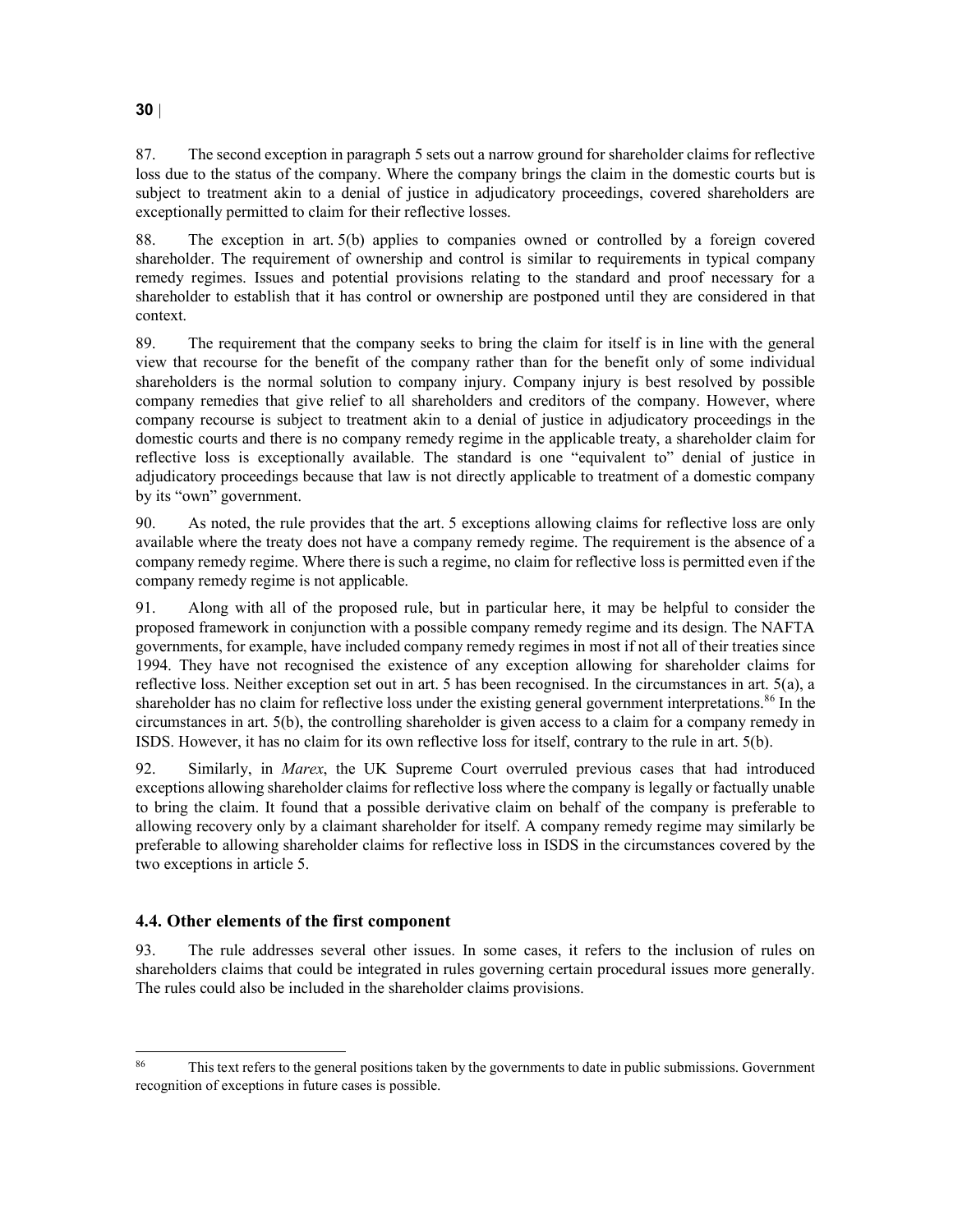#### 4.4.1. Consolidation and judicial economy

94. The exceptions in the rule allowing for certain shareholder claims for Reflective Loss can give rise to multiple claims. The rule provides that for such claims, the respondent state has the power to consolidate claims into a single proceeding including for claims under different treaties/cases in which art. 4 or 5 is applicable. Consolidation would be possible for cases/treaties in which the model rule applies. Disputing parties would accept the rules under which governments have agreed to resolve disputes, including the consolidation rules. The mechanism for such consolidation can addressed as part of general discussions over consolidation.

95. As noted, the treaty shopping power generated by the availability of reflective loss claims can allow beneficial owners to attribute claims to shareholders that are covered under unreformed treaties. The treaty shopping power generated by ability to attribute reflective loss claims is a general issue for the effectiveness of reforms that may be unattractive to beneficial owners and claimants.<sup>87</sup> It can be considered further in discussions both over reflective loss and other reforms.

#### 4.4.2. Nature of shareholder standing as a jurisdictional issue

96. The model rule addresses reflective loss from the perspective of standing. It states that shareholder standing is a jurisdictional issue in ISDS. It is described as a matter of the consent to arbitrate of a Contracting Party. An explicit resolution of the nature of the issue avoids lengthy litigation over whether the issue is jurisdictional.

97. Characterisation of the issue as one of jurisdiction has several consequences. Jurisdictional issues are subject to review even under narrow regimes for review. This provides governments, claimants and a reviewing body with the opportunity to evaluate the decision of the first instance tribunal on the issue. This may be valuable where rules modify existing approaches or may significantly affect the scope of jurisdiction.

98. The characterisation of the issue can be further considered in the context of discussions about the scope for review under an appeal system. The rule provides that the issue of recoverable loss can also be raised and decided at the merits or remedies stage of the case. In some cases, it may emerge or become clear during the course of the proceedings as more facts become known.

#### 4.4.3. Availability of early resolution

99. The rule refers to inclusion of a government power to obtain a ruling on a shareholder claim for reflective loss at a preliminary stage. The rule could be included in general provisions on preliminary objections. The nature of a shareholder's loss can often be resolved in decisions early in a case.

100. Many of the leading cases in the field have terminated reflective loss claims at a preliminary stage. Many cases can be entirely resolved. Where both direct loss and reflective loss are at issue, cost savings can be achieved by narrowing the issues.

101. Arbitral hesitation or refusal to identify or to dismiss reflective loss claims at an early stage means that they remain in the case. In addition to potentially creating confusion in the case at hand, it can encourage further submissions of concurrent individual and derivative claims for the same injury in additional cases.

 $8\,7$ See OECD, Treaty Shopping and Tools for Investment Treaty Reform, Agenda and Conference Material for 2018 OECD Investment Treaty Conference, pp. 11-15 (analysing use of the attribution of reflective loss claims by beneficial owners to treaty shop in ISDS with diagrams), available at https://www.oecd.org/daf/inv/investmentpolicy/4th-Annual-Conference-on-Investment-Treaties-agenda.pdf.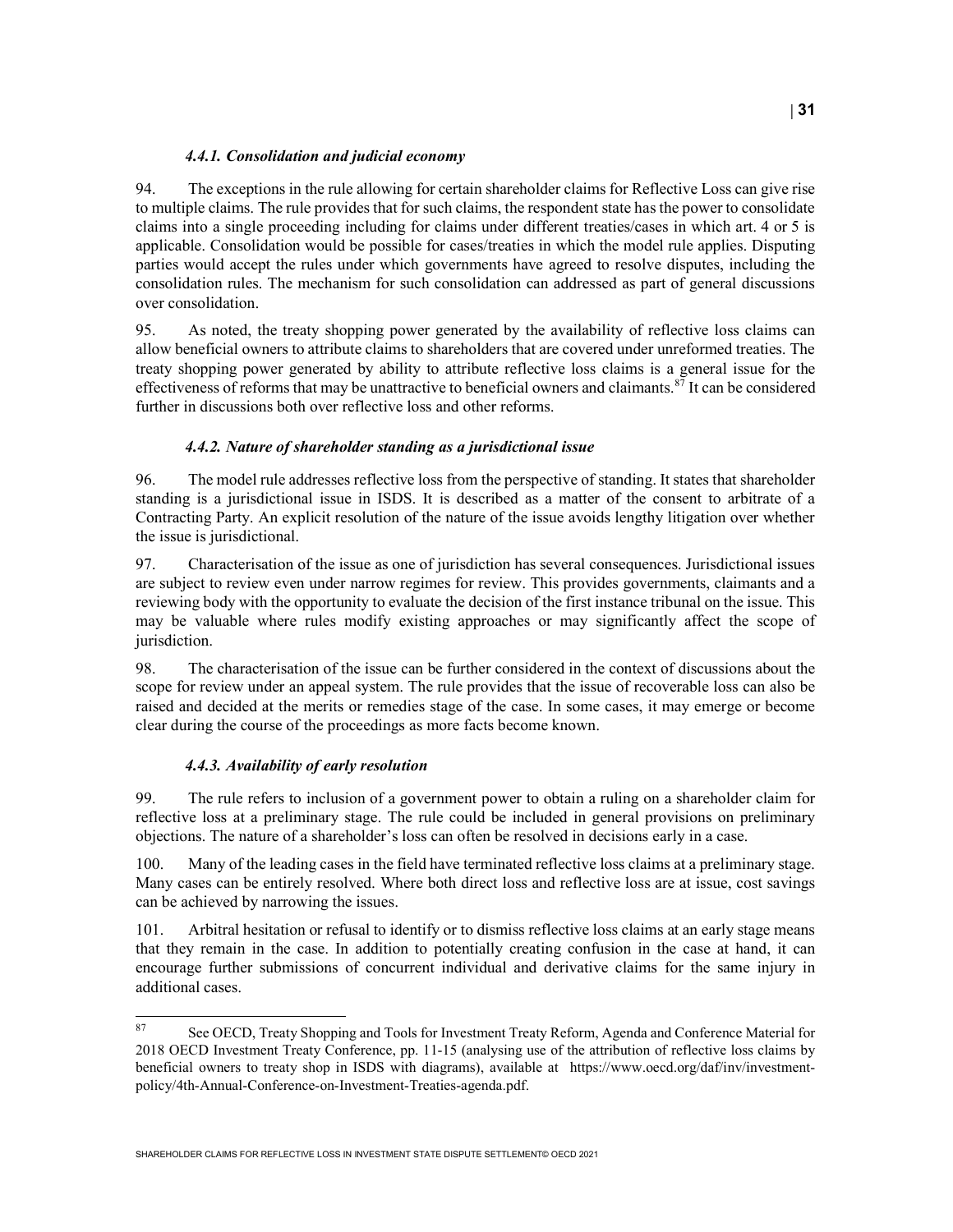#### 4.4.4. Instruction to distinguish clearly between corporations and their shareholders

102. The rule includes an instruction to adjudicators to distinguish clearly between corporations and their shareholders. Some cases refer interchangeably to shareholders and corporation. Shareholders and corporations are sometimes grouped together into a single defined definition. The respective rights and actions of each become blurred. A corporation and its shareholders normally do not own the same assets. They rarely have all the same creditors. The distinction between the legal personality, rights and obligations of each is a core component of corporate law and finance. In the administrative law context, a company request for a regulatory approval is generally not the same as a request by shareholders.

103. Shareholders and their beneficial owners can have an interest in confusion in this area which can benefit them at the expense of creditors. Beneficial owner and claimant counsel in ISDS may have an interest in encouraging these tendencies. Shareholder liability for corporate debts has not been at issue in ISDS so confusion between companies and shareholders, and their respective assets, generally provides only benefits to claimant shareholders.

104. The confusion has also characterised cases under treaties that provide for company recovery regimes. In Feldman, this type of confusion affected the award, which had to be corrected to provide for payment to the company rather than a shareholder.<sup>88</sup> A direction for adjudicators to distinguish between companies and their shareholders can help resolve claims for reflective loss. It may encourage greater clarity from counsel. The direction also provides a clear basis for adjudicators to ask for necessary clarifications in order to distinguish companies from their shareholders.

 $\bf 88$ 

See Feldman v Mexico, Correction and Interpretation of the Award (13 June 2003).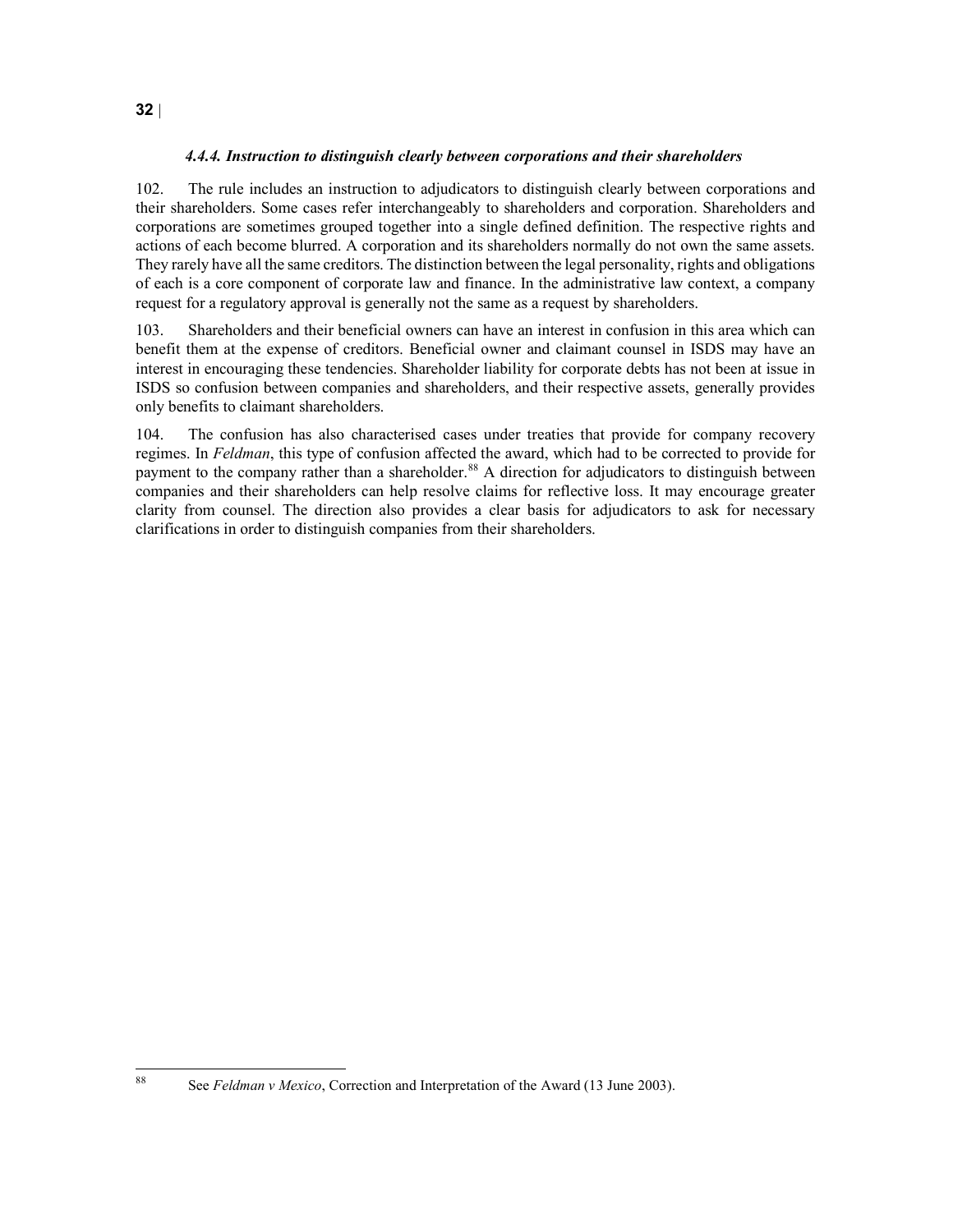## 5. Additional issues for consideration

105. There are a range of additional issues that may merit consideration by governments and others in the context of evaluating options to address shareholder claims for reflective loss and related issues. This section highlights some additional issues of note.

#### 5.1. Public law type violations and remedies for companies and shareholders

106. Investment treaties are often recognised as bearing similarities to a public law system. Government administrative action and its legality are often core issues. Issues akin to domestic public law frequently raised in current ISDS proceedings include disputes over permits and licenses, disputes over the interpretation of domestic law including the legality of investment, and claims of procedural failings relating to due process.

107. However, the two regimes today apply different remedies. Remedies in domestic law for violations of public law are generally non-pecuniary. Claimants may obtain an injunction or annulment of illegal government action, but not damages.<sup>89</sup> A range of policy reasons generally limit public law remedies to non-pecuniary remedies.

108. The availability of shareholder claims for reflective loss, the use of damages as the normal remedy in ISDS and the interpretation given to certain investment treaty provisions has made damages available in many public law-type contexts to covered shareholders in ISDS but not to a domestic company. This can transform the nature of domestic public law and may affect the incentives of governments and of those injured by governments.<sup>90</sup> Limitations on shareholder claims for reflective loss would reduce the effective transformation of public law injuries to companies into damages claims by shareholders in ISDS.

109. In the context of company remedy regimes, damages for the full scope of company losses can increase government exposure to damages claims in comparison to amounts claimed by individual covered shareholders. Under current approaches to applying damages as a general remedy and to evaluating them,

<sup>89</sup> The applicable domestic law generally providing for non-pecuniary remedies and limiting damages recovery for investors is analysed in David Gaukrodger & Kathryn Gordon, Investor-State Dispute Settlement: A scoping paper for the investment policy community, OECD Working Paper on International Investment 2012/03, pp. 24-29 and 79-87; see also OECD, Government perspectives on investor-state dispute settlement: a progress report (14 December 2012), p. 10.

<sup>&</sup>lt;sup>90</sup> See Clayton v. Canada, Dissenting opinion of Professor Donald McRae (dissenting on Award on jurisdiction and liability) (10 Mar. 2015), para. 48 (expressing concern about the transformation of public law cases into damages claims: "Failure to comply with Canadian law by [an environmental] review panel now becomes the basis for a NAFTA claim allowing a claimant to bypass the domestic remedy provided for such a departure from Canadian law. This is a significant intrusion into domestic jurisdiction and will create a chill on the operation of environmental review panels. In the past, if they made an error – exceeded their jurisdiction or failed to comply with the law – they would have had their recommendations ignored by the governments to which they were made or overturned on review by a federal court. If the majority view in this case is to be accepted, then the proper application of Canadian law by an environmental review panel will be in the hands of a NAFTA Chapter 11 tribunal, importing a damages remedy that is not available under Canadian law.")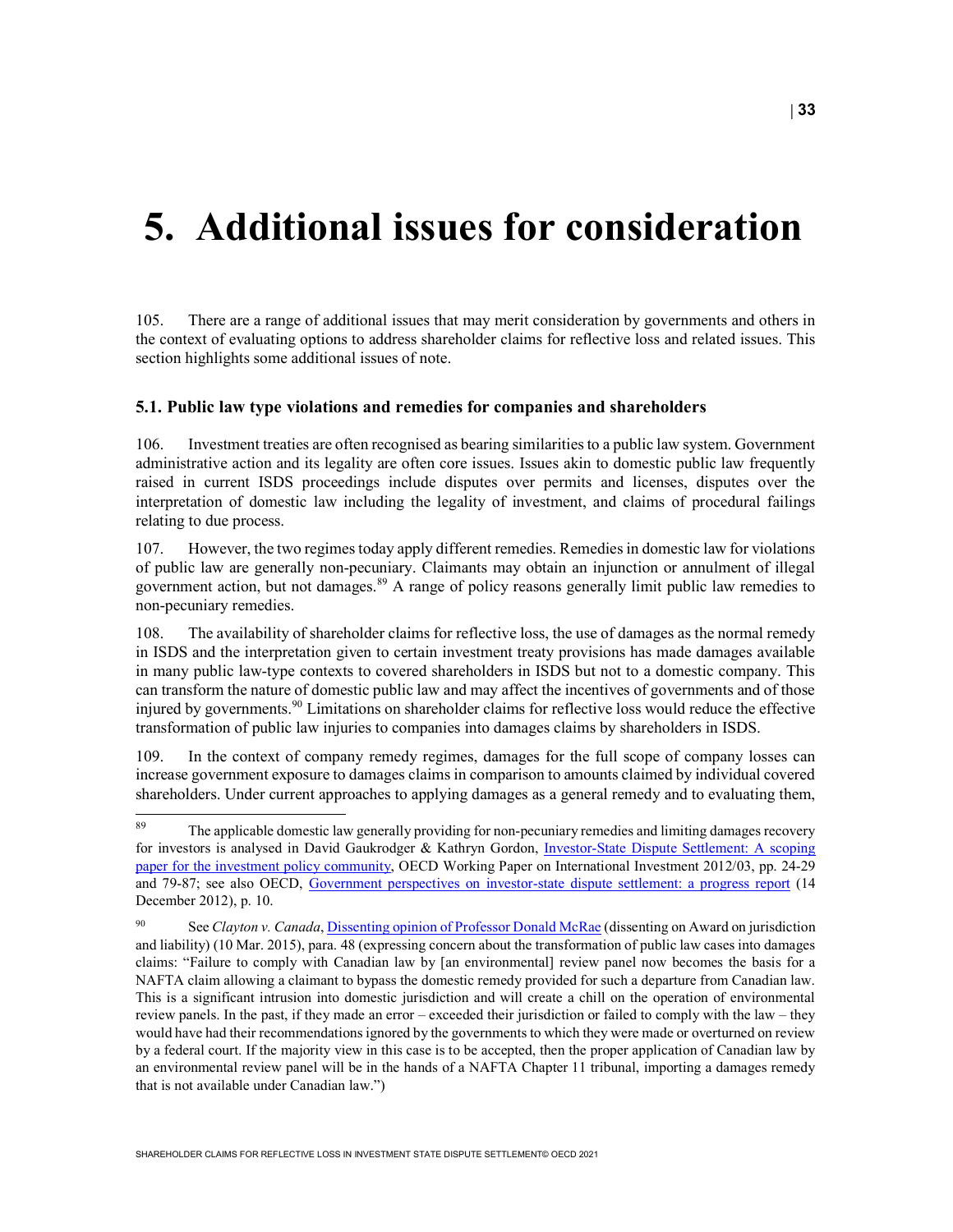the amounts at issue could be very substantial. Consideration of applicable remedies can also be considered in the context of company remedy regimes. Most investment treaties address remedies only for expropriation. The term company remedy regime is used herein to allow for consideration the possible application of remedies other than damages for companies, in particular in the context of scenarios akin to narrow public law determinations with regard to particular companies.

110. These aspects may raise further issues for consideration by the Working Group with regard to shareholder and company claims and remedies.

#### 5.2. Waivers of other claims

111. A number of recent treaties include waiver provisions to limit concurrent claims as a general matter. A claimant must file a written waiver of any right to initiate or continue, before any court or administrative tribunal under the law of a Contracting Party, or any other dispute settlement procedures, any proceeding with respect to any measure alleged to constitute a breach. Such provisions are applicable to all claims.

112. Where a company remedy regime is included, and in particular where a derivative type action is included, the waiver requirement applies to the company. For example, in the CPTPP, the controlling shareholder is required to obtain and provide a written waiver from the company of any right to initiate or continue, before any court or administrative tribunal under the law of a Contracting Party, or any other dispute settlement procedures, any proceeding with respect to any measure alleged to constitute a breach.

#### 5.3. Application to claimants other than shareholders

113. It will be important also to consider the possible application of a general no reflective loss principle to claims for reflective loss by creditors and other non-shareholder investors. While domestic law is uniform in generally barring shareholder claims for reflective loss, it varies with regard to claims by creditors.

114. In the United States, for example, the bar on claims for reflective (derivative loss) has been applied to all investors in companies. In Mid-State Fertilizer Co. v. Exchange National Bank of Chicago, a US federal appellate court recognised that many parties invest in a company: shareholders, lenders, suppliers, employees who invest human capital, and others. For all of these investors in the company, claims for reflective loss are barred because the company is the proper and efficient claimant:

> Good reasons account for the enduring distinction between direct and derivative injury. When the injury is derivative, recovery by the indirectly-injured person is a form of double counting. "Corporation" is but a collective noun for real people -- investors, employees, suppliers with contract rights, and others. A blow that costs "the firm" \$ 100 injures one or more of those persons. If, however, we allow the corporation to litigate in its own name and collect the whole sum (as we do), we must exclude attempts by the participants in the venture to recover for their individual injuries. A fire that causes \$ 100 worth of damage to "the corporation", and therefore reduces the value of investors' stock by \$ 100, does not cause a total injury of \$ 200 -- the net loss is \$ 100, and everyone is made whole by an award of that sum to the firm. To avoid double counting courts must either restrict recoveries to the directly-injured party or attempt to apportion the recovery according to who bears the effects: say, \$ 60 to equity investors, \$ 20 to debt investors, \$ 10 to employees with specialized skills, § 10 to persons who leased property to the firm.